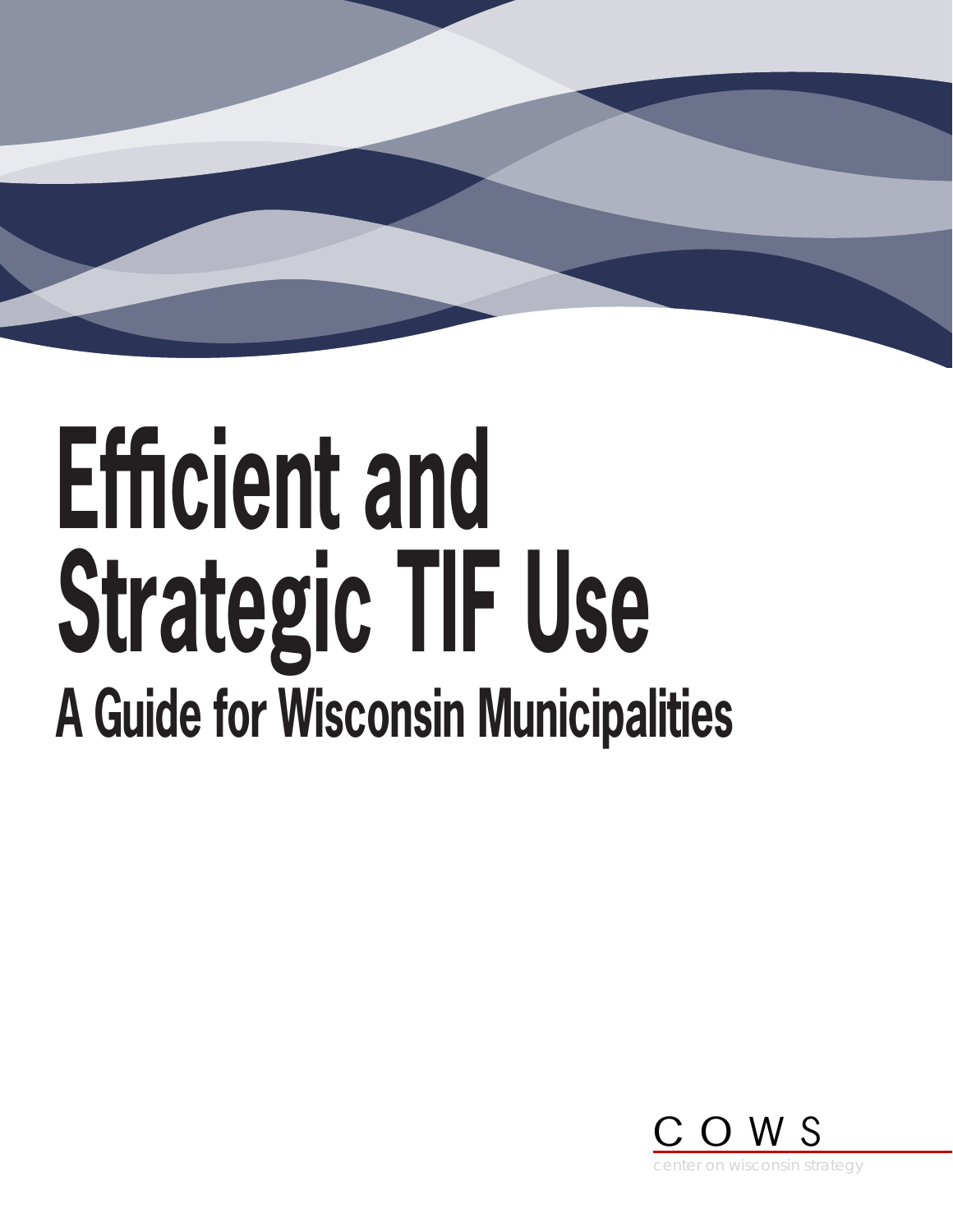#### Efficient and Strategic TIF Use

A Guide for Wisconsin Municipalities

December 2006

Matthew Mayrl, Research Associate, Center on Wisconsin Strategy

#### **About the Author**

Matthew Mayrl is a research associate at the Center on Wisconsin Strategy and a candidate for a Masters in Public Policy at the John F. Kennedy School of Government, Harvard University. For more information about this report, please contact [mmayrl@gmail.com](mailto:mmayrl@gmail.com).

#### **About COWS**

The Center on Wisconsin Strategy (COWS) is a research and policy center dedicated to improving economic performance and living standards in Wisconsin and beyond. Based at the University of Wisconsin-Madison, COWS promotes "high-road" strategies that support living wages, environmental sustainability, strong communities and public accountability.

#### **Acknowledgements**

The author would like to thank Laura Dresser, Kate Gordon, and Satya Rhodes-Conway of COWS, Judie Gibbon and Dan Huegel of the Wisconsin Department of Revenue, and Joe Gromacki of the city of Madison for their input and assistance on this report.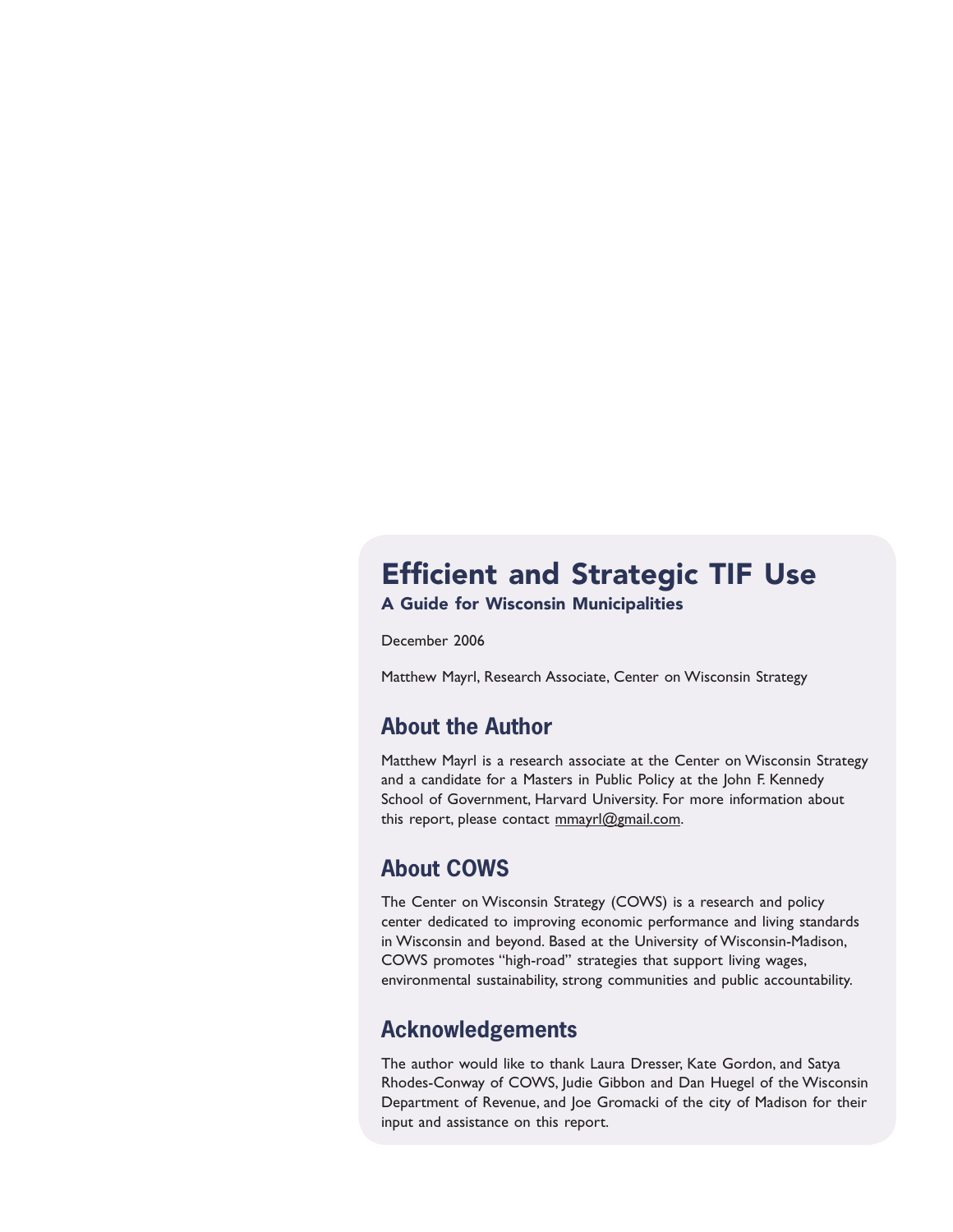### **Introduction**

ost Wisconsin residents would be amazed to discover that the<br>most powerful economic development tool available to their lo<br>governments is something they have never heard of: tax increm<br>financing (TIF) TIF a financing tool most powerful economic development tool available to their local governments is something they have never heard of: tax incremental financing (TIF). TIF, a financing tool that allows local governments to fund economic development projects by capturing the increased property tax revenue stemming from these projects, is the single largest economic development program in the state of Wisconsin—almost 20 percent larger than the entire annual budget of the Wisconsin Department of Commerce.<sup>1</sup> In 2005, Wisconsin municipalities funded \$243.6 million of development through TIF.<sup>2</sup> But despite the massive amount of money funneled through TIF, local governments allocate this money in a largely unorganized fashion and often do not use this tool to their greatest advantage.

In 2003, Wisconsin enacted its most significant reforms to Wisconsin's TIF system in over a decade. 2003 Wisconsin Act 126 included a host of reforms aimed at increasing local governments' flexibility in using TIF and, most notably, created an entirely new class of tax incremental district (TID): the mixed use TID. $3$  This new mixed use classification allows Wisconsin municipalities to fund residential and retail developments through TIF funds.<sup>4</sup> When added to the three existing categories of TIF districts (blighted, rehabilitation/conservation, and industrial), the new TID classification allows municipalities to fund essentially every kind of development using TIF dollars.<sup>5</sup> By increasing municipalities' ability to use to TIF funds in innovative ways—both good and bad—these reforms will expand the use of TIF significantly throughout the state.

Distributed properly, TIF funds could promote a high-road Wisconsin economy that preserves open land, keeps downtown districts vibrant, adds high-quality jobs, increases public input in city and regional development plans and grows the state's tax base. But many Wisconsin municipalities lack professional economic development and city planning staff with the necessary experience to structure TIF projects that yield the greatest public benefit. And, to date, very little has been written on how Wisconsin's local governments can best use their TIF funds.

This report seeks to help Wisconsin municipalities use their TIF funds better, leveraging more development per public dollar spent and sharing the benefits of this development widely throughout the community. The first section gives an overview of TIF basics, the restrictions on its use, and how TIF is currently used throughout the state. The second section explores the role of the agencies that oversee TIF expenditures on a local level—the joint review boards—with an eye toward helping them better distinguish appropriate versus inappropriate uses of TIF. The report concludes with a series of recommendations for how cities and villages can proactively improve the quality of TIF funding requests in order to preserve their economic development investments and leverage greater benefits for their residents.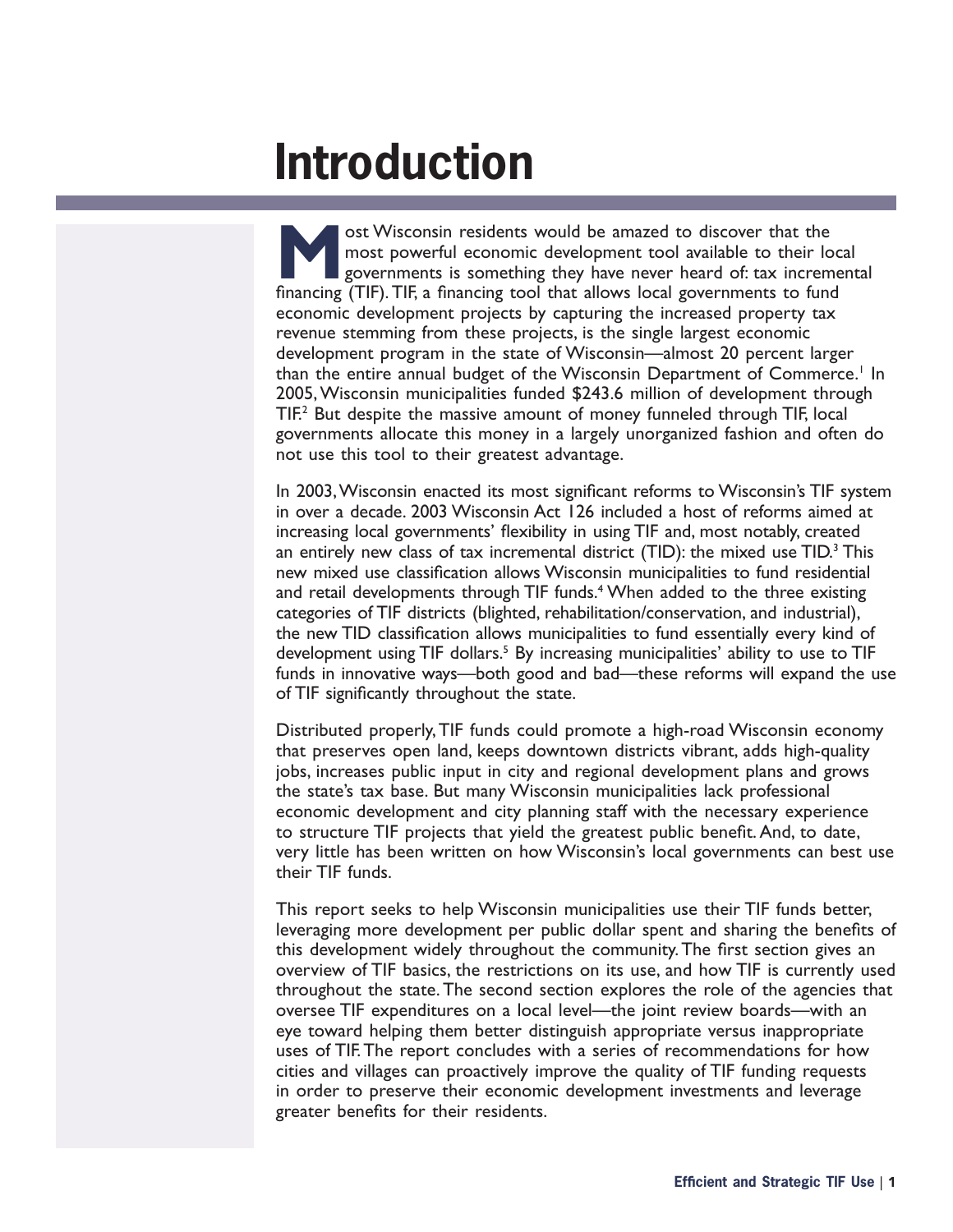

### **Background**

**W**hen TIF was first authorized in Wisconsin in 1975, the state viewed it "…as an alternative to federal categorical aids for urban redevelopment which were being phased out."6 Initially envisioned as a way to help cash-strapped city governments fund redevelopment, TIF created an innovative payback mechanism for locally-funded infrastructure investments. With proper approval, Wisconsin cities and villages were allowed to capture the increased tax revenue stemming from their economic development investments and use this money to pay back their upfront costs. Thus, municipalities in the state had new incentive to issue bonds and provide upfront capital for redevelopment projects.

Since 1975, the use of TIF in Wisconsin has changed dramatically. What was once a tool specifically created for urban redevelopment is now used to fund nearly every kind of development on all types of land. As TIF funds more of the state's economic development activities, it is crucial that local government officials have a detailed understanding of how the tool works so that they can provide oversight and safeguard the public's investment. To that end, the remainder of this section covers the basics of TIF financing, restrictions on TIF use in state law and current TIF use patterns throughout Wisconsin.

#### **Basics of the TIF Payback Mechanism**

In order to create a TIF district, a municipality must formulate a detailed project plan for the development of a specific geographic area called a tax incremental district (TID). Once the project plan and the boundaries of the TIF district are approved by the local legislative body, local assessors and the Wisconsin Department of Revenue (DOR) determine a year-one 'base value' for all property within the TID. As the city and/or developer make improvements in the district (e.g., upgrading roads, adding sewer service, providing incentives to developers, rehabilitating old buildings, remedying brownfields), the TID's property value increases. Taxes on all property value growth above the base value—on what is known as the 'value increment'—are used to pay off the costs of the developer's improvements.

This method of financing is demonstrated graphically in Figure 1. Taxes are always collected on the full property value of the TID, represented by the curving line in the graph. Once these taxes are collected, the local governments receive taxes on the base value of the district, while all tax revenue generated from the value increment is used to pay back TID debts. Once all project costs are repaid, the TID is terminated and local governments receive tax revenue from the full value of the district (both base value and value increment).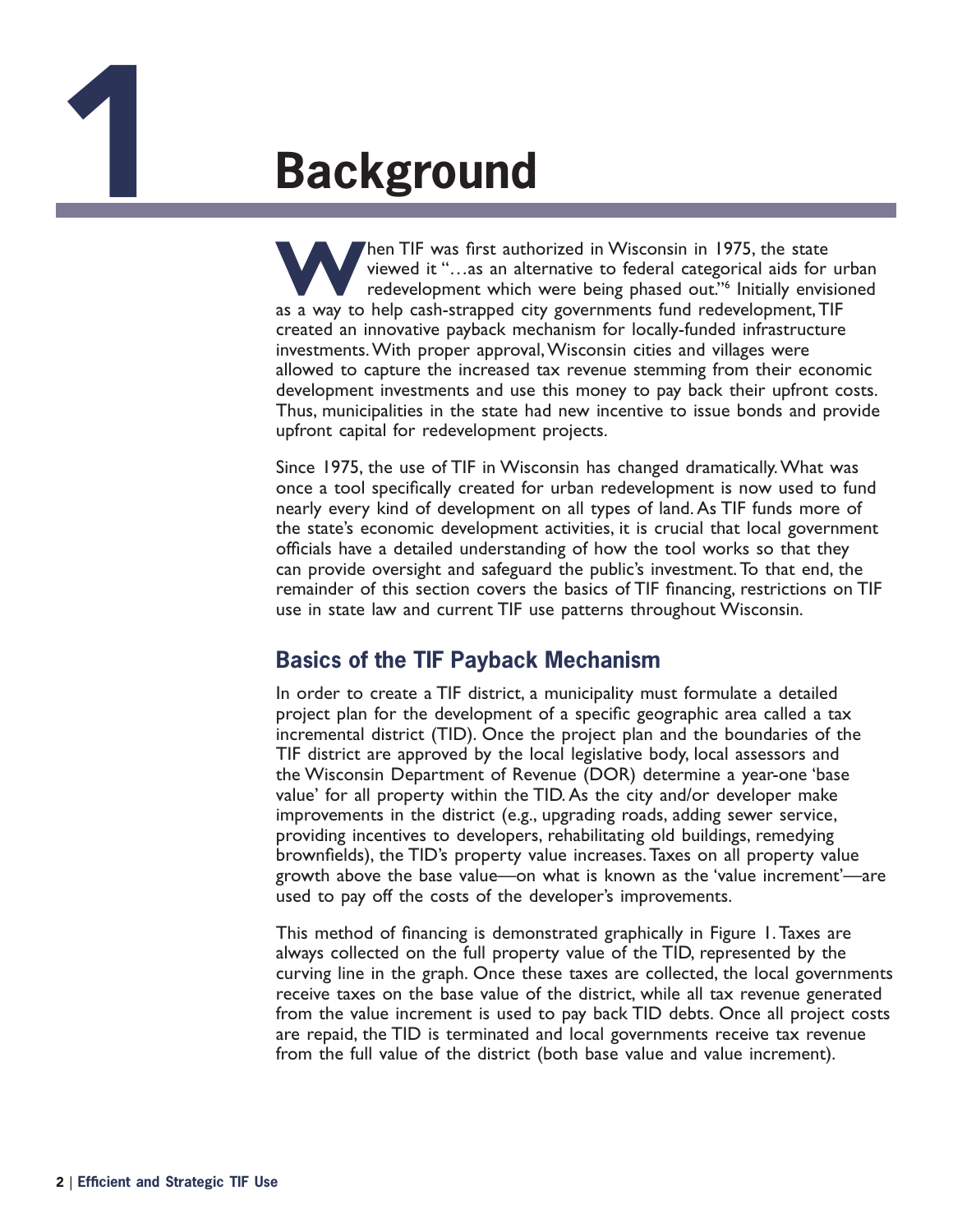Creating a TID affects all levels of local government because property taxes fund a variety of local services provided by city and county governments, school and technical college districts. By approving the use of TIF, local governments agree to constrain their ability to raise revenue in that specific district for a number of years, in exchange for higher property values in the future. The underlying rationale for this agreement is that because all units of local government will ultimately benefit from higher property values, they too should share in repaying the costs of the development.

#### $\ddot{\bullet}$   $\ddot{\bullet}$   $\ddot{\bullet}$

#### Figure 1



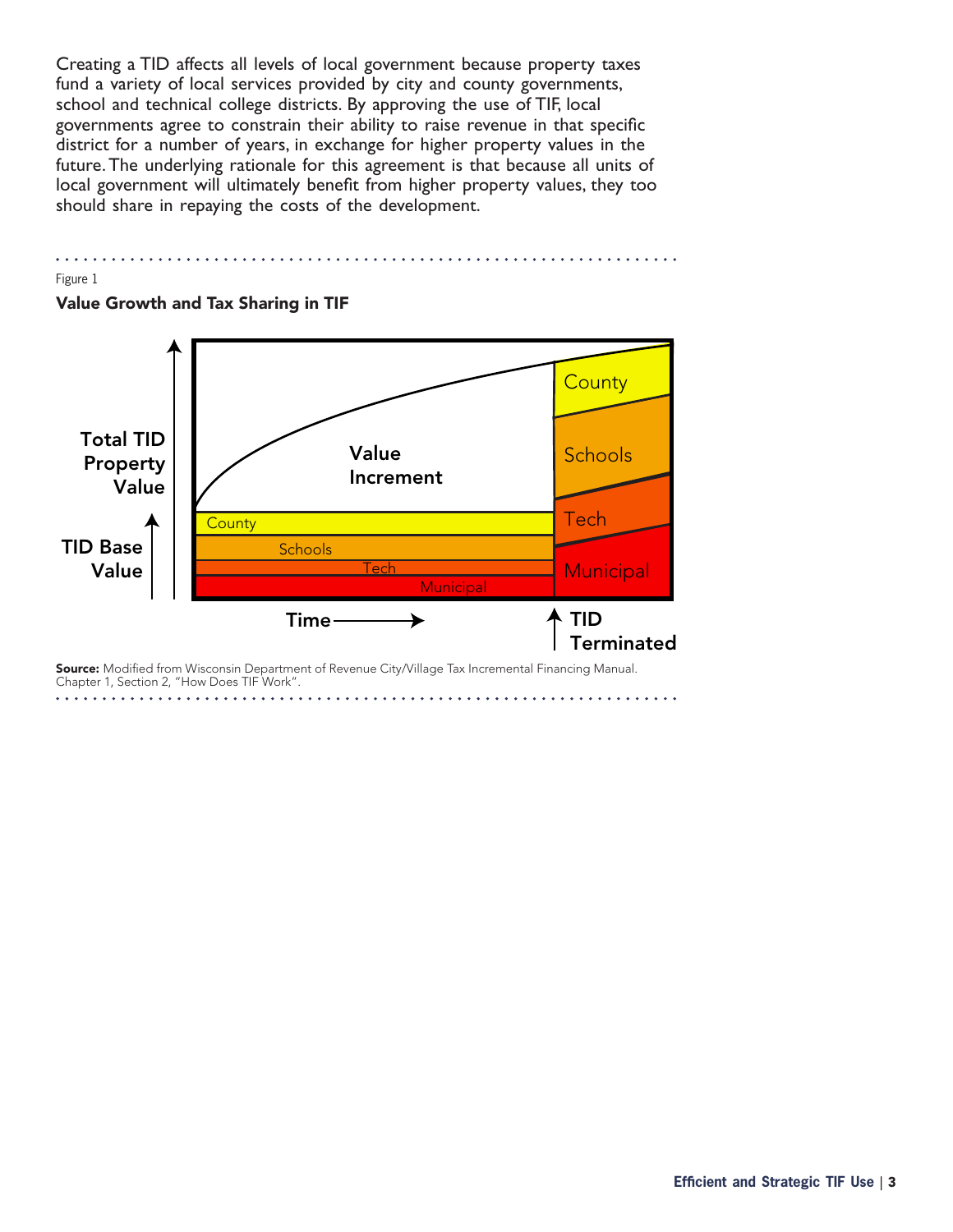#### **Funding TID Improvements**

While a successful TID will pay for all of its project costs through future increases in tax revenues, municipalities must decide how to fund improvements early in a TID's life. These early investments generate the value increment that in turn increases tax revenues, allowing the development to ultimately pay itself off. There are three general ways that municipalities finance TIF expenses:

- **Bonding:** Cities wishing to spur development quickly often issue municipal bonds to provide upfront financing for TIF project costs. As the district's property value increases, the tax revenue on the value increment is used to pay off the bonds.<sup>7</sup>
- **City-led pay-as-you-go**: In this financing scheme, a city establishes a TID in an area that is already slated for new development that will increase property value. TIF allows the city to capture the increased tax revenues from this development for use on other projects elsewhere in the district. Each year, the city or redevelopment authority estimates how much the district's tax revenue will increase and funds improvements based on these projections.
- **Developer-led pay-as-you-go:** For projects where a single development company is leading the economic development efforts in all, or most, of the TID, municipalities may rely on the developer to finance its own improvements. The developer usually signs an agreement with the city guaranteeing that it receives all of the taxes on the value increment for a set number of years, or a percentage of the taxes on the value increment until all debts are paid off.

In the early years of Wisconsin's TIF use, bond financing funded almost all TIF projects in the state. Issuing general obligation bonds allows municipalities to borrow on their sustained ability to collect taxes, securing financing at very low interest rates. This reduces total development costs, shortening the life of the district and allowing the city to realize higher tax revenues quicker.

While bond financing remains the most prevalent method of funding TID improvements today, both pay-as-you-go options have emerged as new financing strategies. City-led pay-as-you go is generally regarded as the safest of all three options because expenditures are tied closely to the amount of additional tax revenue the district generates. However, this option is limited in its applicability, in that there must be a planned development that creates new value early in the TID's life to fund further developments. To use city-led pay-as-you go, municipalities must be attentive to the zoning and permitting processes, recognizing opportunities to capture new developments' value and acting quickly to create districts.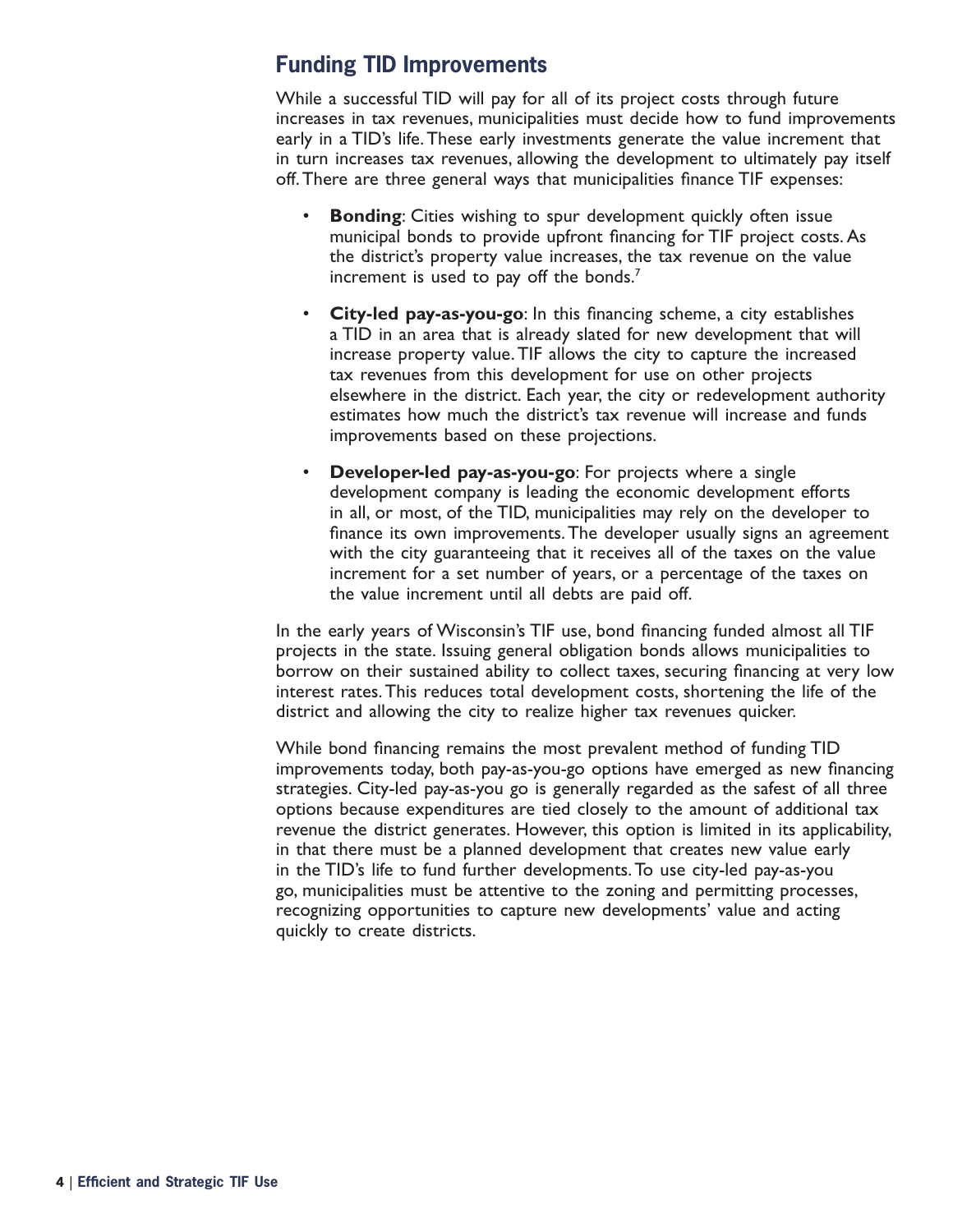Developer-led pay-as-you-go has emerged as an option only very recently. While this financing scheme appears attractive—no upfront costs to the city, no strain on the city's borrowing capacity—in practice it typically costs the city more and often yields less beneficial development than other financing options. Private financing rates and fees are often many points higher than those available through general obligation bonds. On a multimillion dollar project, this significantly increases the costs to the public and extends the life of the TID. In addition, because the municipality signs a commitment to provide all or part of the taxes on the value increment, it must be very specific about what is expected of the developer. The developer will have an incentive to add the most property value possible to maximize its payments (the taxes on value increment); however, the most profitable development may not be the most beneficial to the community. Developer-led pay-as-you-go should only be pursued with strict transparency of accounting, tight guidelines for appropriate land uses and kinds of development, and clauses which allow municipalities to recoup their investment if the developer does not hold up its end of the bargain.

#### **Criteria for TID Creation**

In order to create a TID, a municipality and proposed project must meet three primary criteria in the state of Wisconsin:8

- 1. The base value of the proposed TID plus the value increment of all other districts in the municipality cannot exceed 12 percent of the equalized value of taxable property in the municipality. This is the primary oversight provided by the DOR and serves to prevent one municipality from mortgaging too much of its future property tax growth in TIF districts.
- 2. At least 50 percent of the land in the proposed district must meet one the following criteria: a.) blighted; b.) in need of rehabilitation or conservation work; c.) suitable and zoned for industrial development; or d.) suitable and zoned for mixed-use development.<sup>9</sup> Additionally, the municipality must provide proof that the project will significantly increase the value of all other property in the district.
- 3. The municipality must convene a joint review board consisting of members from each overlying tax district and one public representative. This joint review board evaluates the specifics of the TID project plan, including: whether the land within the TID is as characterized, the proposed boundaries of the TIF districts, the TID financing plan and expected expenditures and costs. Joint review boards have the power to approve or deny TIF districts based on the following criteria:
	- Whether the development expected in the TID would not occur without the use of TIF (commonly referred to as the 'but for' test).
	- Whether the economic benefits, as measured by increased employment, business and personal income and property value, are sufficient to compensate for the cost of improvements.
	- Whether the benefits of the proposed plan outweigh the costs, in taxes on the value increment, to the overlying tax districts.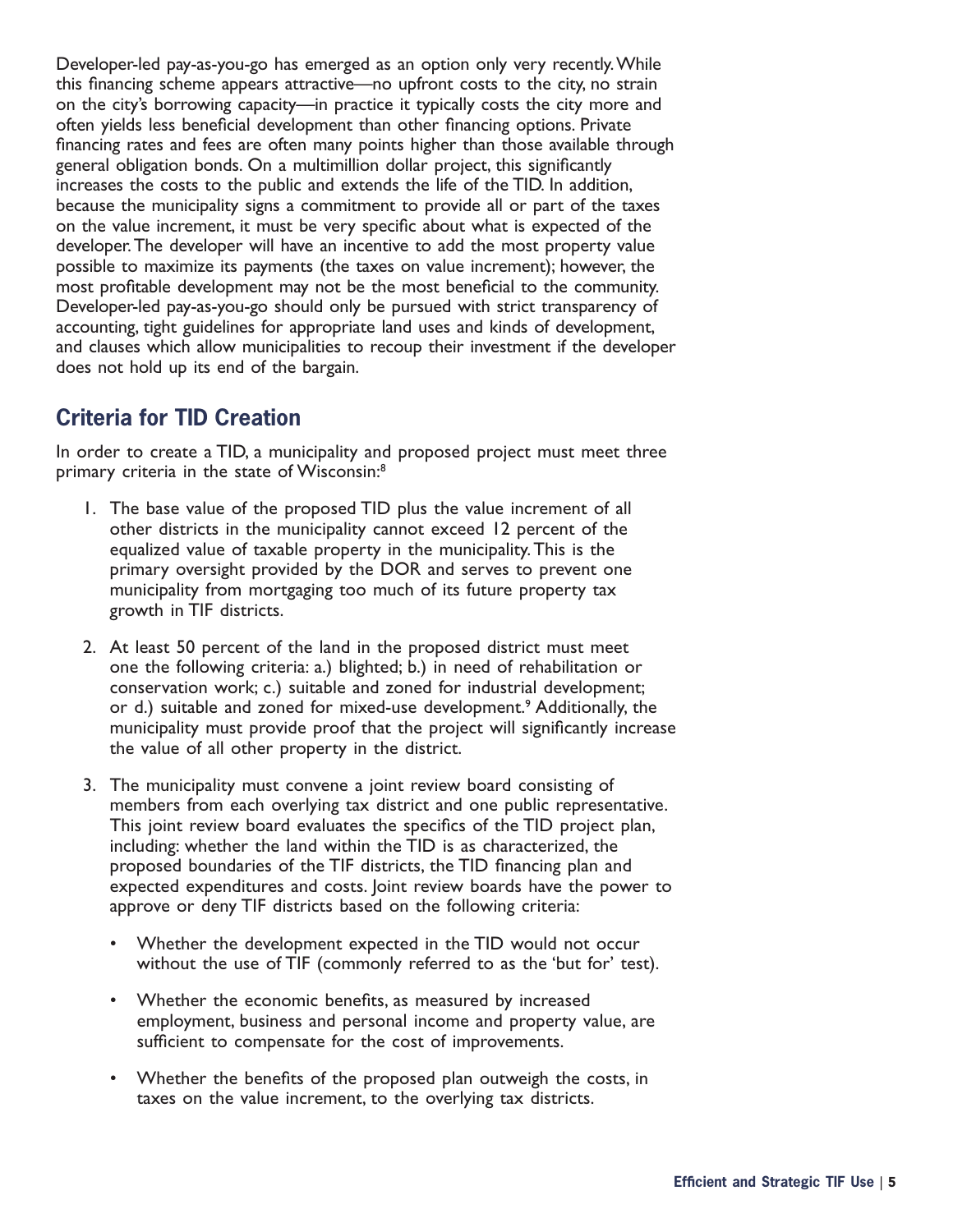#### **A Snapshot of TIF Use in Wisconsin Today**

As discussed earlier, when TIF was first authorized in Wisconsin in 1975 it was conceived of entirely as a tool for urban development and redevelopment. Because the land and development costs required to develop urban areas exceed those of suburban and greenfield areas, TIF aimed to eliminate the competitive disadvantage faced by urban areas. However, despite its stated intent to redevelop urban areas, an examination of TIF use across Wisconsin's 72 counties indicates that TIF use is heaviest in Wisconsin's rural and less populous counties.

It is interesting to note that none of the state's top quartile of counties using TIF has a population over 100,000, and only two have populations greater than the state average. The state's most urban counties (Milwaukee, Dane, Waukesha, and Brown), have TIF utilization ratios similar to, or below, the state average—4.78, 2.45, 4.70 and 3.15 percent, respectively (see Figure 2). This can be attributed to two interacting factors: state statutes that favor greenfield TIF developments and uninformed use by smaller municipalities hoping to generate economic development.<sup>10</sup>

Under the current system, it is more difficult for urban redevelopment projects to repay TIF costs than for suburban and rural projects. When agricultural land is included in a TIF area, the land's base value is set at its crop-growing potential, or use value, rather than its market value. These artificially low base values make it easy for TIF districts that assist greenfield development to generate value increment, allowing rural and suburban communities to use TIF more aggressively than their urban counterparts.

This has resulted in a dizzying rise in the number of development proposals for Wisconsin municipalities, many of which lack professional planning staffs. With more and more developers targeting smaller municipalities, elected officials and joint review board members from these communities, few of whom are professional planners or financial analysts, have struggled to distinguish a good deal from a bad one.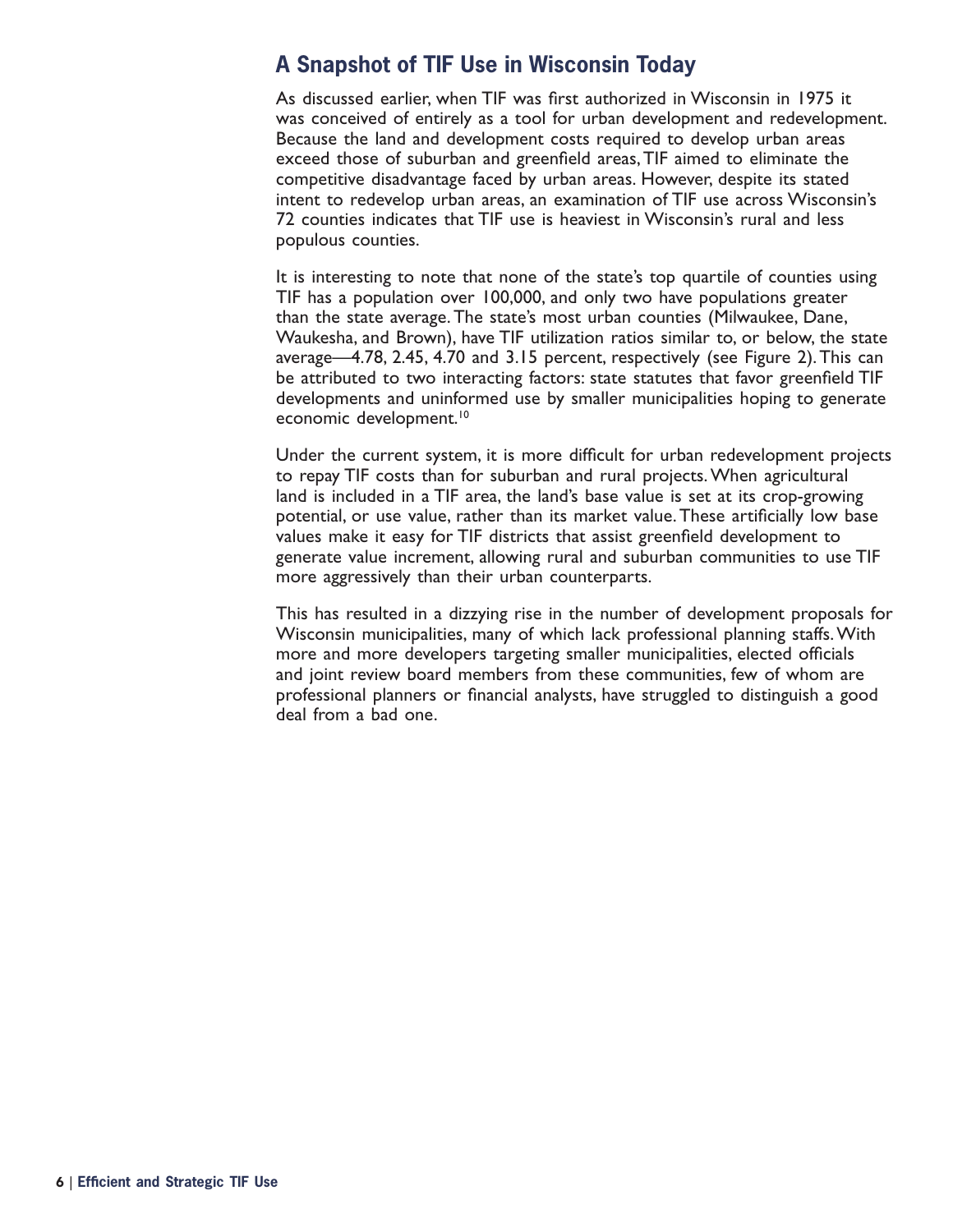#### . . . . . . . . . . . . . . . .

#### Figure 2

#### Average Population of Wisconsin Counties by TIF Utilization

| <b>Counties Using TIF</b>     | <b>Average County Population</b> | Average TIF Utilization* |
|-------------------------------|----------------------------------|--------------------------|
| <b>Bottom Quartile</b>        | 57.920                           | 1.46 %                   |
| 3rd Quartile                  | 121.666                          | 3.83                     |
| 2nd Quartile                  | 87,372                           | 5.97                     |
| Top Quartile                  | 39.099                           | 10.90                    |
| <b>All Wisconsin Counties</b> | 76,514                           | 4.28                     |

Note: \*County-wide TIF utilization was measured by dividing the county-wide totals for value increment by the total value of 'TIF-able' land in the county. Because townships have very limited capabilities to create TIF districts, we did not consider property value in townships as 'TIF-able' land. a dia anala and and and and and

and a

and and and and a

#### Map of TIF Utilization in Wisconsin Counties

and and and and



Figure 3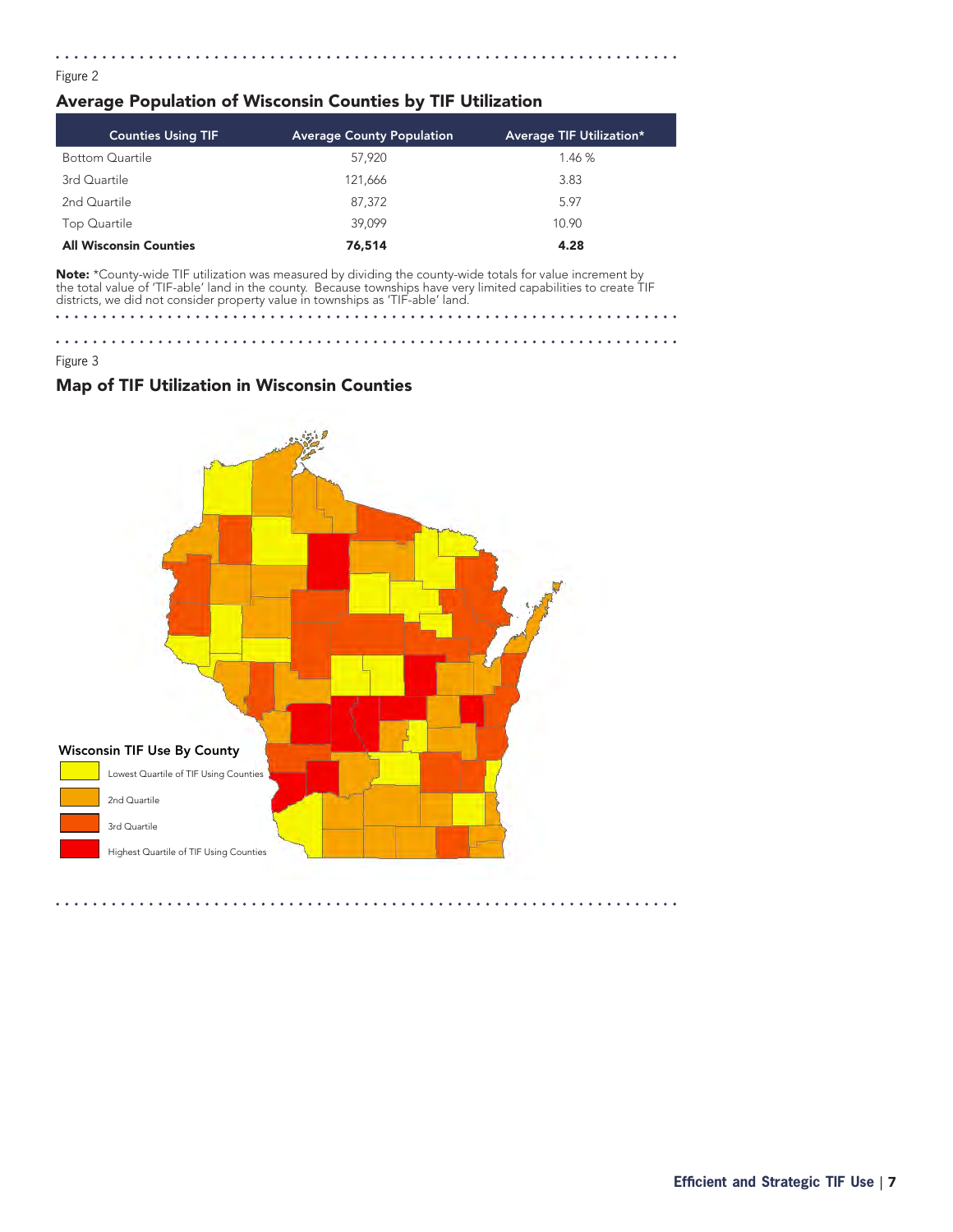## **2 Improving the<br>
3 Joint Review Board Proces Joint Review Board Process**

Inder state statutes, joint review boards act as the primary oversight agencies for TIF use. They alone hold the power to approve or deny TIF districts by administering the 'but for' test and assessing whether the proposed agencies for TIF use. They alone hold the power to approve or deny TIF districts by administering the 'but for' test and assessing whether the proposed district's benefits outweigh its costs. Too often, however, the joint review board process is simply a rubber stamp for the municipality or developer that proposed the district. By reexamining how joint review boards conceive of the 'but for' test and analyze proposed districts' costs and benefits, this section will help joint review boards take a more active role in preserving the public's investment through TIF.

#### **Administering the 'But For' Test**

Debate about the appropriateness of TIF funding usually centers around the 'but for' test, the most basic standard by which all proposed TIF-funded developments are measured. The test is deceptively simple: if a development would have occurred without subsidy, it should not receive public assistance. While the need for this standard is clear, its administration is extremely difficult. To properly assess whether or not a proposed development meets the 'but for' test, joint review boards need to have a better understanding of the local real estate market and ask tougher questions of applicants for TIF monies.

#### Understand the Local Real Estate Market

While the location, size, costs and benefits of each proposed TIF-funded development all factor into whether the proposed development would occur without TIF monies, joint review boards cannot understand the broader context of the 'but-for' test without a sense of the local real estate market. The reason for this is that TIF is an efficient development incentive only when it is used to spur development that the market *would not otherwise provide*. Joint review boards must understand which kinds of development they can rely on the market to provide and which development only becomes feasible when publicly assisted. Only when a TIF-funded project will create development that the market is unable to provide does that project satisfy the 'but for' test.

While each real estate market is different, certain types of development are regularly underserved by the market—for instance, developments in blighted areas where infrastructure is outdated and consequently must first be brought up to code or demolished. Likewise, developments in areas in need of environmental remediation require expensive cleanup and consequently are not often pursued on a large scale. Similar market failures result in the underproduction of affordable housing, the deterioration of main street shopping centers and a lack of affordable housing near well-paying jobs.

Joint review boards that can identify these and other underserved segments of the real estate market are in a strong position to administer the 'but for' test, as proposals that address an underserved market are more likely to satisfy the 'but for' test than those which do not.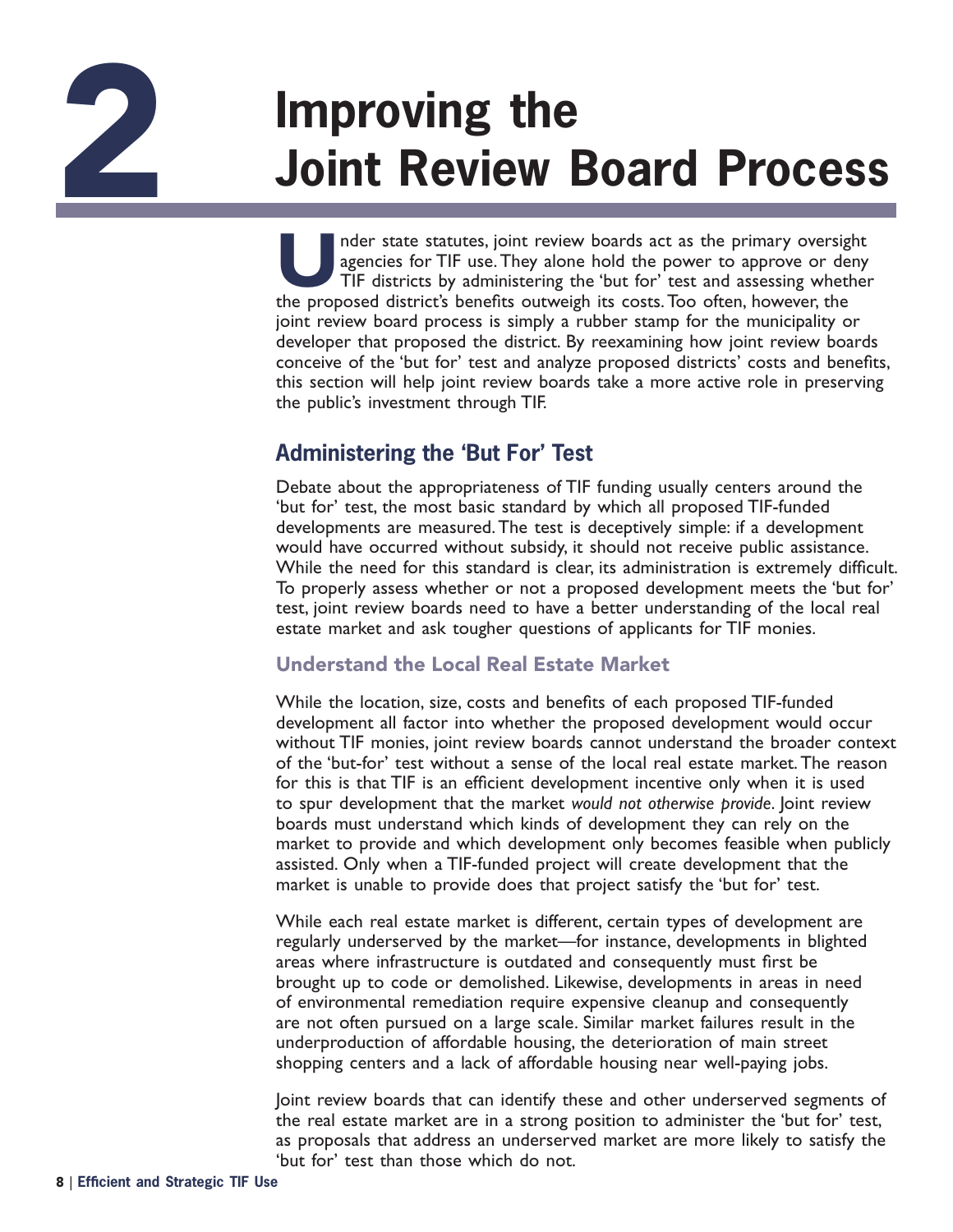#### Reframe the 'But For' Debate

Another way for joint review boards to improve how they administer the 'but for' test is by thinking about the test as a series of questions rather than a single, narrow question. Joint review boards often interpret the 'but for' test to mean, "Would the proposed development have occurred in exactly the same form without the requested TIF funding?" Viewing the 'but for' test in such a narrow manner takes away any meaningful debate about whether or not the project is deserving of TIF subsidy because the developer or city will always say the project cannot be done without \$X million in TIF subsidies and, although some may dispute this claim, no one can prove otherwise. The result is that joint review boards may over-fund projects and provide assistance in cases where significant private development would have occurred naturally.

In contrast, a rational assessment of whether a TIF district satisfies the 'but for' test requires the joint review board to make its best judgment of what would happen to the targeted property over the full life of the proposed TID if no assistance were provided. Making an informed judgment call on this matter requires joint review boards to ask a number of questions: Would the property sit undeveloped for the next twenty years? Would the developer, or another developer, submit an altered TIF plan in a couple of years? Would a scaled down version of the project proceed that is entirely privately financed? Would the same project occur without public financing, but just at a later date?

To help in answering these questions, joint review boards must also ask more and tougher questions of the city officials and developers that propose TIF projects. Joint review boards can become more judicious with their TIF use by considering the following three questions when approving a new TID:

- 1. What was the municipality's property value growth over the past five years?
- 2. Have similar projects occurred in the municipality, or in similar surrounding communities, without public subsidy?
- 3. Is the municipality aware of other similar, non-subsidized projects planned (through existing zoning and permitting processes, or long-range plans) within the municipality?

If property value growth is high and other similar projects are proceeding without subsidy, the proposed district likely does not satisfy the 'but for' test. In these cases, joint review boards should reject TIF funding, indicate their reasons for doing so and provide suggestions to the city or developer on how to make the proposal amenable to the joint review board (e.g., smaller TIF allocations, scaled-down project plans, shorter TID payback or the inclusion of specific community benefits).

#### **Assessing the True Costs and Benefits of TIF Use**

Just because a development satisfies the 'but for' test does not make it worthy for TIF funds. Joint review boards are also required to determine whether the proposed district's benefits outweigh its costs. Assessing a development's costs and benefits is difficult and inherently subjective; however, understanding the broad categories of costs and benefits associated with TIF use can help Wisconsin's joint review boards better determine whether TIF use is appropriate in particular cases.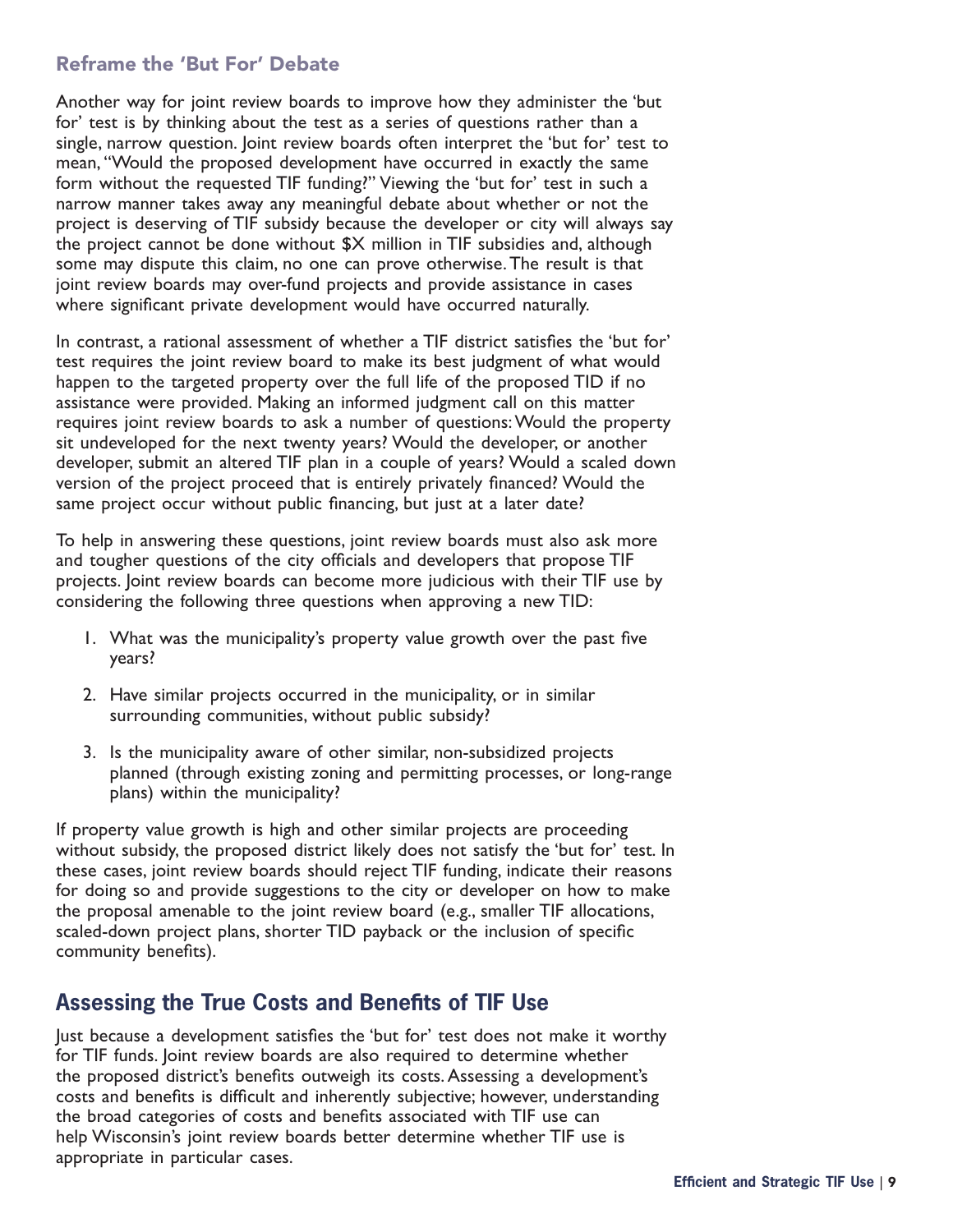#### The Costs of TIF Use

Because TIF districts pay for improvements through future tax revenues, many people consider TIF 'getting something for nothing'. This is simply not true. In fact, using TIF carries significant costs, beyond just the dollar value of improvements made in the district. These costs fall into five general categories:

**Direct Costs:** When most people discuss the cost of a TIF district, they are referring to direct costs. Direct costs are the costs of the physical improvements (including labor costs) within the district, the administrative costs of managing the district, the costs of any consultancies and/or developer incentives and the costs of financing all these expenditures.

**Service Costs:** Although not commonly included in TIF accounting, local governments take on new service costs during the life of each TID. New development increases demand for city, county, and school district services demand not accompanied by increases in tax revenue to provide these services. For instance, a new subdivision will send more kids to school, require additional snow and trash removal and need more road maintenance. Providing these services is costly and, over the full life of a TID, can add up to millions of dollars.

**Fixed Tax Base Costs:** Fixed tax base costs are the costs of lost tax revenue on private development that would have occurred without TIF. When the 'but for' test is administered with 100 percent accuracy the fixed tax base cost of a TID is zero. In many cases, however, the property included in TIF districts would generate some form of privately-funded development over the TID's life without any subsidy. If the property had not been included in a TID, local governments could receive taxes on this development immediately instead of it being diverted to pay off TID project costs.

**Opportunity Costs:** Using TIF also imposes opportunity costs on local governments in two ways. First, by approving one project plan for TID development, local governments eliminate the opportunity to develop that piece of land in a different manner. For example, if a project plan allocates TIF funds for the creation of an entertainment district, it eliminates the possibility of developing that land into an industrial corridor. Second, when one TID is created, it limits the municipality's ability to use TIF elsewhere within the community, because state law limits the amount of property value which municipalities can include in TIF districts.

**Negative Externality Costs:** Improper planning and land use is costly to a community. As a development tool, TIF can contribute to these costs when used unwisely. If TIF is used to subsidize greenfield development on the urban fringe it contributes to sprawl, congesting commuter corridors and increasing pollution. If TIF lures businesses away from dense urban centers, it contributes to the spatial mismatch between jobs and employees, simultaneously creating labor shortages and unemployment. Likewise, if TIF is used to attract employers that do not pay living wages, the public bears the cost of wage supplements and social services for the working poor.<sup>11</sup>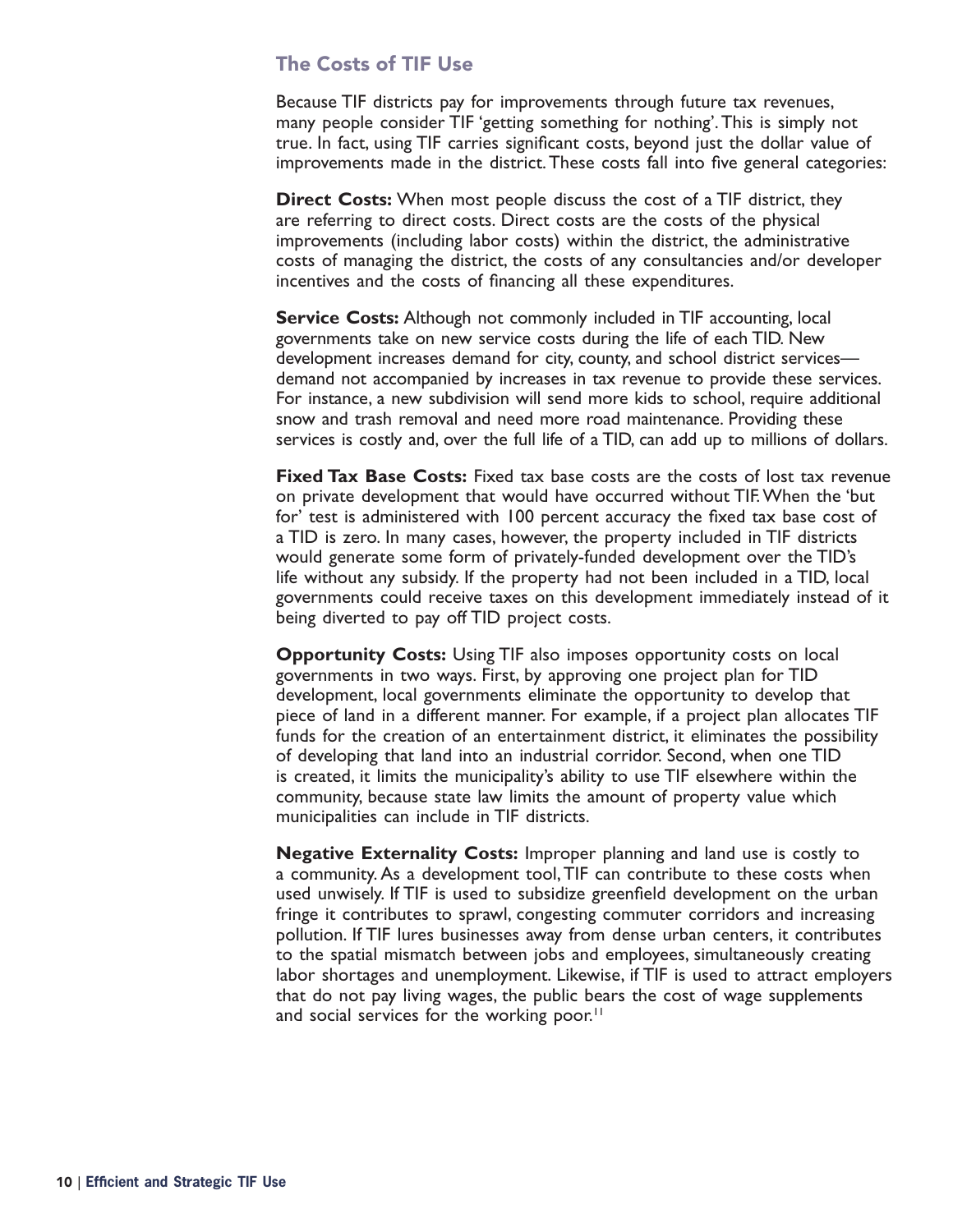#### Common Costly Uses of TIF

#### Greenfield Development

One very costly—and very common—use of TIF in Wisconsin is greenfield development. Greenfield development is the development of formerly open/ agricultural land, commonly on the fringes of urban areas. While TIF-funded greenfield development can repay its direct costs quickly, it also imposes significant new costs which often are not considered by city officials and joint review boards.

For instance, using TIF to develop greenfield land creates new demands on road maintenance and sewer, water, transit and waste collection services. And, when greenfield development includes a residential component, it places more children in schools. Cities and other developed areas can more easily accommodate these new service demands because the infrastructure for them is already in place. In greenfield areas, these new service demands often require the construction of entirely new facilities such as wells, schools and water treatment plants. These costs are typically not part of TIF project plans, but are eventually shouldered by the public.

Greenfield development also carries significant fixed tax base costs. Because greenfield property does not carry any physical barriers to development (such as obsolete infrastructure or existing buildings which must be demolished), it is likely to generate some development without subsidy. Creating a TID to promote development prevents local governments from receiving the taxes on any naturally-occurring development until TID debts are repaid.

Finally, when done to excess, greenfield development hollows out traditional city centers, promotes inefficient land use and contributes to sprawl and its attendant social costs, such as pollution and a jobs-housing mismatch.

#### Retail Center Development

When local governments use TIF monies to fund development of malls, outlet stores, or big box retail centers, they often lock themselves into a long-term cycle of TIF use. Repaying TID debts can take well over twenty years, and consequently local governments need to be especially mindful of how the buildings they subsidize today will look in a number of years. The physical structures of malls and shopping centers age quickly. Once in decline, these retail centers impede further development in the area and often require future subsidies to demolish or redevelop, imposing the full range of TIF's costs on a community again and again.

Additionally, many national retailers are becoming more aggressive in their pursuit of TIF subsidies, playing local governments off one another to receive the greatest amount of subsidy. Competition between local governments to land major retailers is extremely costly to the public because consumer retail spending within a region is fixed, meaning that subsidizing new retail development generally just shifts the location of retail spending and lowers the values of commercial properties elsewhere in the region.<sup>12</sup> Local governments in Wisconsin should use their TIF funds to increase economic activity throughout the region instead of shifting it around within the region.

Finally, using TIF for large retail developments imposes significant negative externalities on local communities. While these companies tout the large numbers of jobs they create, these jobs are by and large low-wage and low-skill positions. Several studies have documented the high public costs of low wage work and Wisconsin's local governments should reserve their TIF funds for developments that create living wage jobs.<sup>13</sup>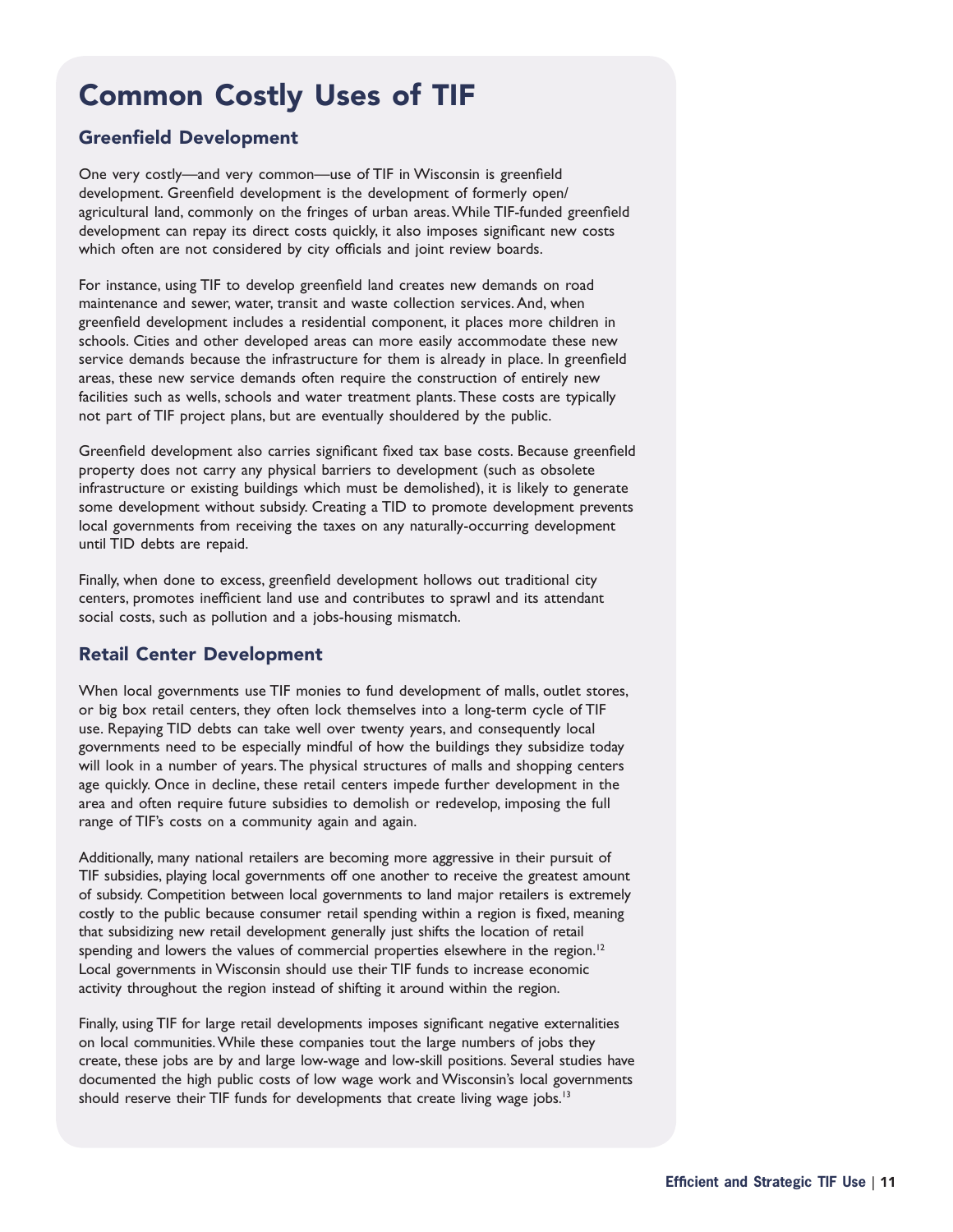#### Potential Benefits of TIF Use

Too often, municipalities measure the benefits of TIF project plans only by estimating how much new property value will be created in the district. In fact, the outlay of TIF funds can leverage a wide range of benefits, beyond just property value growth. Understanding the full range of benefits that TIF use can create helps joint review boards better assess whether a project's costs outweigh its benefits.

**Increased Property Value:** In order for TIF to work, it must create new property value within a district. The taxes on this new property value pay for the costs of the development and, once all costs are repaid, the public benefits by having new property value added to the tax rolls, which allows for higher levels of government services or reductions in the tax rate.

**Employment:** In addition to adding property value, TIF can, and should, be used to create new jobs. Adding new jobs to the community creates new consumer income, which is then reinvested in local businesses. But not all job-creating projects are equally beneficial. Projects that create living-wage jobs accessible to unemployed or underemployed individuals generate larger net gains in consumer income and reductions in demand for various forms of public assistance than do projects that create low-wage jobs with no opportunities for advancement.

**Catalyzing Further Development:** TIF project proposals can also benefit the community by acting as a catalyst for further development. Projects which demonstrate the viability of a new market, such as early downtown condominium projects, spur future investment and eventually add property value well beyond that created in the first project.<sup>14</sup> Also, providing TIF funding for small projects that can lead to much larger ones—for example, small business startup programs or business incubators—can leverage greater benefits for the community down the road.

**Leveraging Other Monies:** TIF can also be used to fill financing gaps in projects that can leverage other monies, such as matching federal/state grants or foundation dollars. Likewise, TIF can be used to match individual homeowner or business expenditures on exterior upgrades to their buildings, leveraging greater consumer investment in communities. Using TIF to leverage other funds increases the amount of benefits generated per TIF dollar spent.

**Positive Externalities:** Positive externalities are the beneficial side effects of TIF use. For example, developments constructed to green building standards can reduce demand on overstressed power grids and wastewater treatment facilities. Likewise, TIF projects located near job centers or that include links to transit systems or spaces for shared vehicles can help reduce commuter traffic on congested roadways.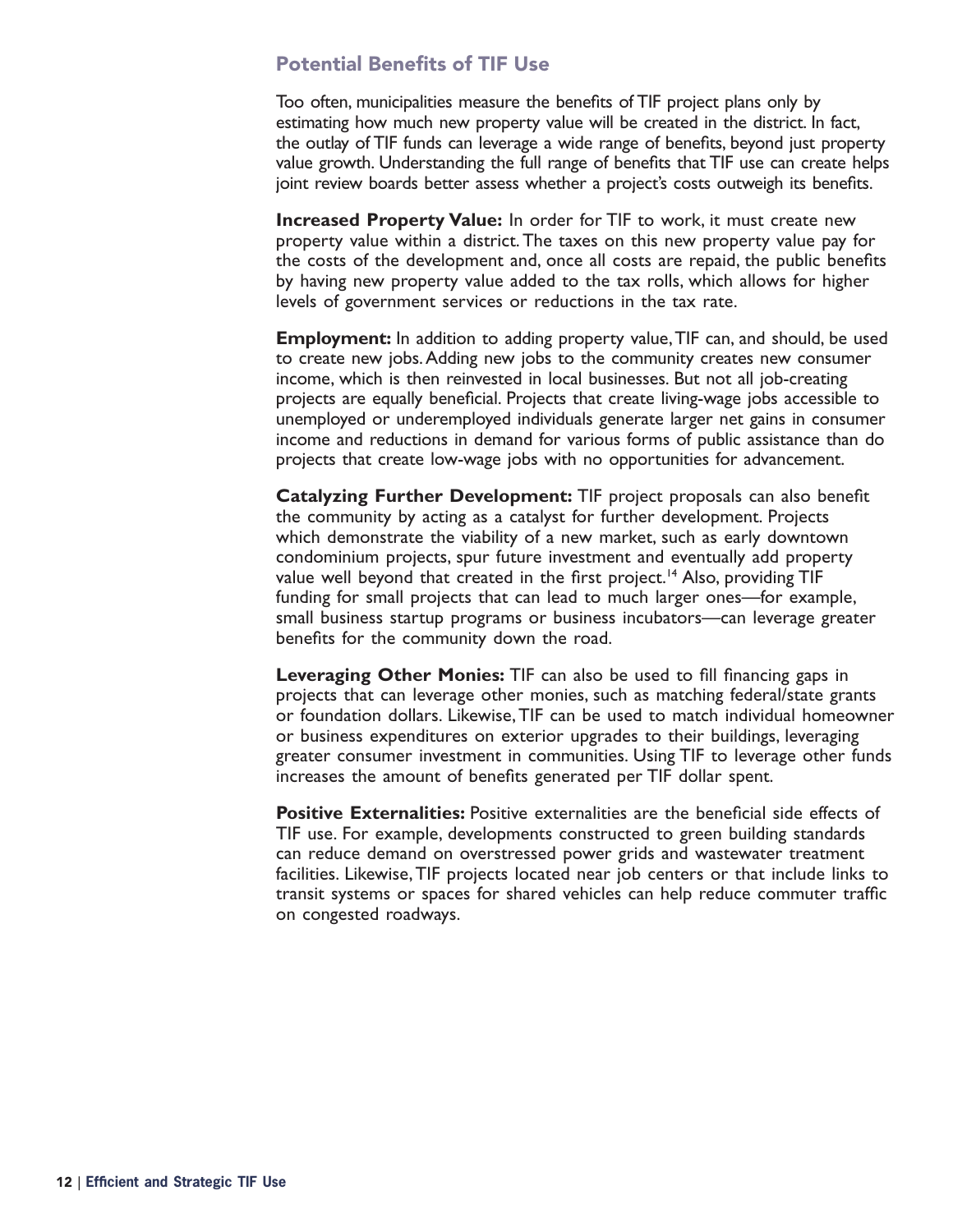### **Improving TIF Proposals Prior to the Joint Review Board Process**

**A** stronger joint review board process will help Wisconsin's local governments ensure that worthy TIF proposals receive funding, while those which fail the 'but for' and cost-benefit tests are denied. However, municipalities also need strategies to improve the quality of TIF requests before they are even submitted to the joint review board. This section explores how municipalities can shape the nature of TIF requests they receive and offers examples from across the state and country of how communities have incorporated specific community benefits into both city- and developer-led TIF projects.

#### **Setting the Ground Rules—a Municipality-Specific TIF Policy**

TIF is an outlay of public money and borrowing capacity and therefore should be used to achieve a public purpose. Each village and city throughout Wisconsin has different needs—some need more affordable housing, others need well-paying jobs, etc.—and the state-level reforms passed in 2003 have left municipalities with a great deal of flexibility in using TIF. In order to ensure that TIF funds go towards satisfying their most pressing public needs, Wisconsin municipalities should adopt a city- or village-wide TIF policy.

Municipality-specific TIF policies set restrictions on TIF use that go above and beyond the minimal state restrictions. By clearly laying out the municipality's priorities in TIF funding, cities provide developers with a predictable guide to which projects can qualify for assistance, encouraging developers to undertake only those projects that meet the community's needs. Currently, very few Wisconsin municipalities have adopted TIF policies; however, these guidelines for TIF use can be very helpful in protecting the public investments and securing quality developments for a municipality's citizens.<sup>15</sup>

Establishing a local TIF policy is also a good opportunity for city or village leaders to take stock of their community's needs and solicit public input on the municipality's development plans. As a municipality begins the process of formulating its TIF policy, it should convene neighborhood meetings to receive feedback on the types of development most valued by the community. What follows is a list of possible considerations and standards that can be incorporated into municipality-specific TIF policies.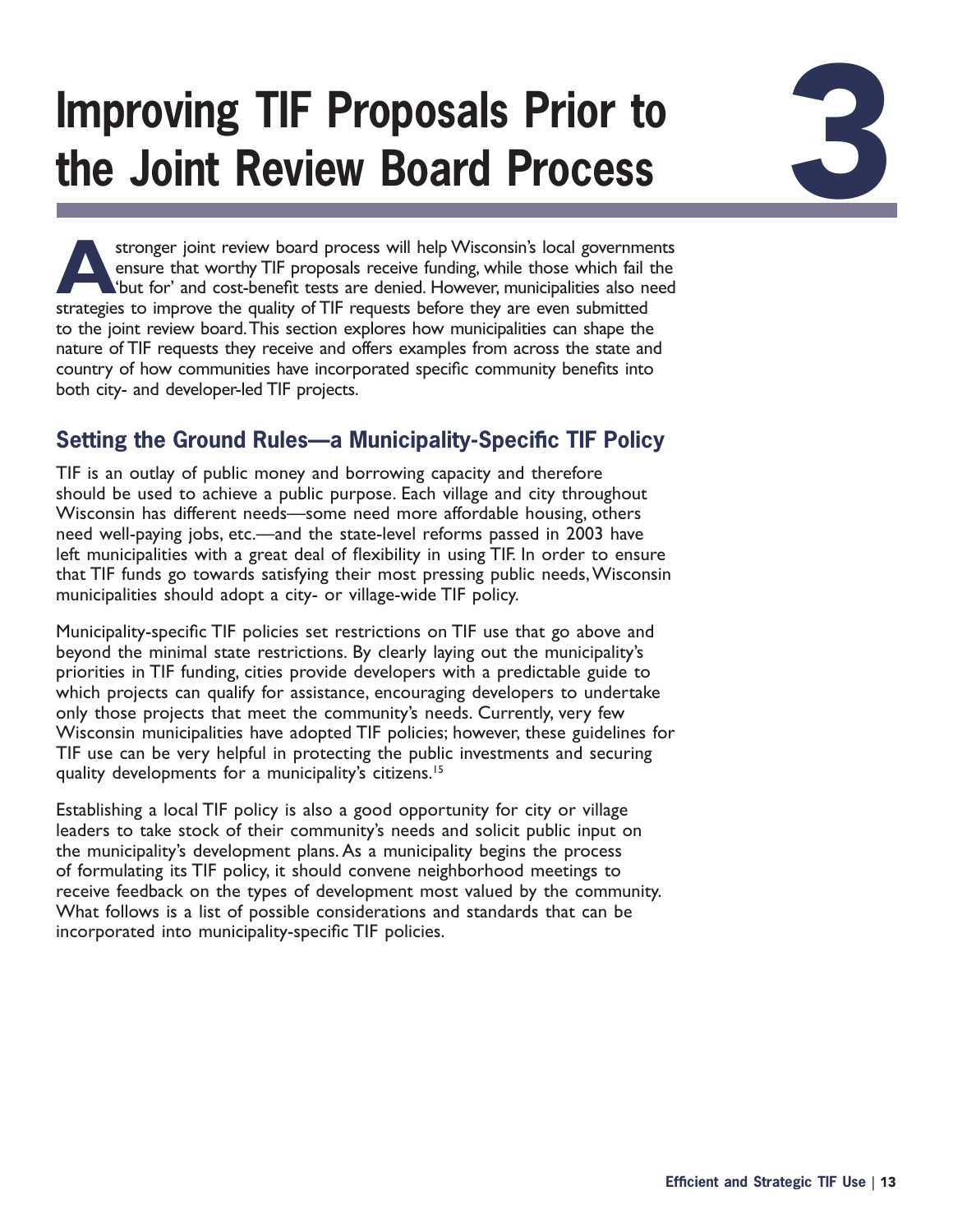#### Establish Different Statutory Paths for Needed Types of Development

Wisconsin's cities and villages should use their municipally-specific TIF policies to encourage TIF proposals that develop underserved market segments and provide high levels of community benefit. One way to encourage these proposals is to offer greater funding opportunities for projects that meet highpriority community needs. In doing so, a municipality can automatically screen for those proposals that meet underserved markets and thereby ease the task of administering the 'but for' test.

For instance, consider a city experiencing high levels of downtown housing development but in need of more jobs for its residents. To help encourage development proposals addressing these needs, this city could adopt a TIF policy that restricts the use of TIF funds in the manner suggested in Figure 4, below.

Establishing such a policy would help in two ways. First, the city would receive fewer requests from residential developers because the amount of available assistance would likely not be worth the time and cost necessary to apply for it. The housing market would continue to develop under market incentives and city officials would not have to administer the 'but for' test to projects of questionable need. Second, the different statutory paths established would yield more development proposals for projects that meet a city's need for affordable housing and quality job creation.

#### Figure 4

#### Model of Different Statutory Paths to Encourage Job Creation and Affordable Housing Development

|                         | <b>Amount of Total Project Costs</b><br>Eligible to be Covered By TIF | <b>Special Provisions</b>                                                          |
|-------------------------|-----------------------------------------------------------------------|------------------------------------------------------------------------------------|
| Residential Development | 5%                                                                    | Elevated to 15% if development includes<br>10% affordable units                    |
| Industrial Development  | 15%                                                                   | Additional Subsidy of \$10,000 per job<br>created that pays \$13.00/hour or better |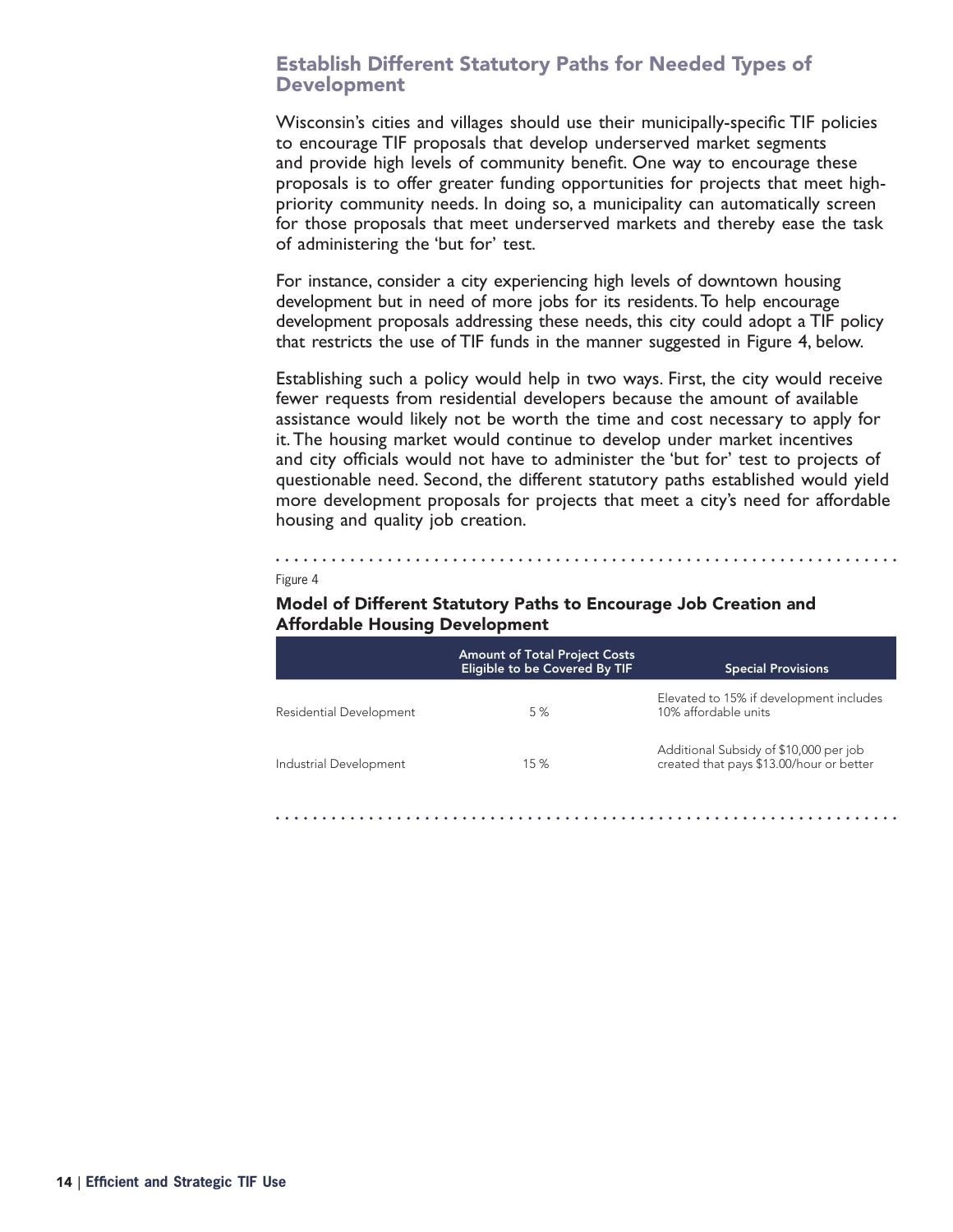#### Restrict Development of Open Land

From a land use perspective, Wisconsin is a rural state. For that reason, many suburban and rural communities must balance questions of land use as they seek to expand their tax base. Residents of these communities value their open lands, but these lands are also extremely attractive to developers and often included in TIF development deals. Because the service- and fixed-tax base costs of greenfield development are so much higher than those of infill projects, communities should consider placing restrictions on the amount of open land included in TIF proposals.

#### Require Job Creation and Quality Measures, and Enforce Minimum Labor Standards

TIF-funded developments can create two kinds of jobs: temporary positions in the construction industry and permanent positions at new businesses in the district. In order to better ascertain the benefits of TIF proposals, municipalities should require that every proposal include an estimate of the number of jobs created by the development and the wage and benefits levels of these jobs, split into temporary (construction) and permanent categories. Having these figures will help municipal officials and members of the joint review board better assess what benefits the proposed development provides beyond additional property tax base.

In addition, city and village officials should require as a precondition of eligibility for TIF funds that certain job quality measures be met. For instance, the city of Madison requires all projects funded by TIF to pay prevailing wages to construction workers.<sup>16</sup> And, while more difficult than regulating the wages of construction jobs, some cities have also tied the provision of TIF funds to the quality of ongoing jobs. For instance, the City of Davenport, Iowa, restricts TIF funding to projects that create at least 30 permanent jobs paying \$10 per hour or more with health benefits.<sup>17</sup>

#### Clawback Clauses

When municipalities consider TIF proposals submitted by developers, they choose to support the project, in part, on the developer's estimate of how property value will grow within the district, when the district will expire and how many jobs will be created. When these estimates are incorrect, municipalities are put in a tough position, because low-performing TIDs take even longer for municipalities to pay off and prevent them from investing in other and better TIDs.

For this reason, cities and villages should insert clawback clauses into TIF development agreements to protect their investment of public funds. A clawback clause requires the developer to pay back some, or all, of the costs assumed by the city through TIF if the development does not meet the promises made in the original TIF agreement. In other words, if a developer overstates the amount of property value expected in the TID or the number of jobs to be created, the city is able to recoup the assistance it gave the developer.<sup>18</sup>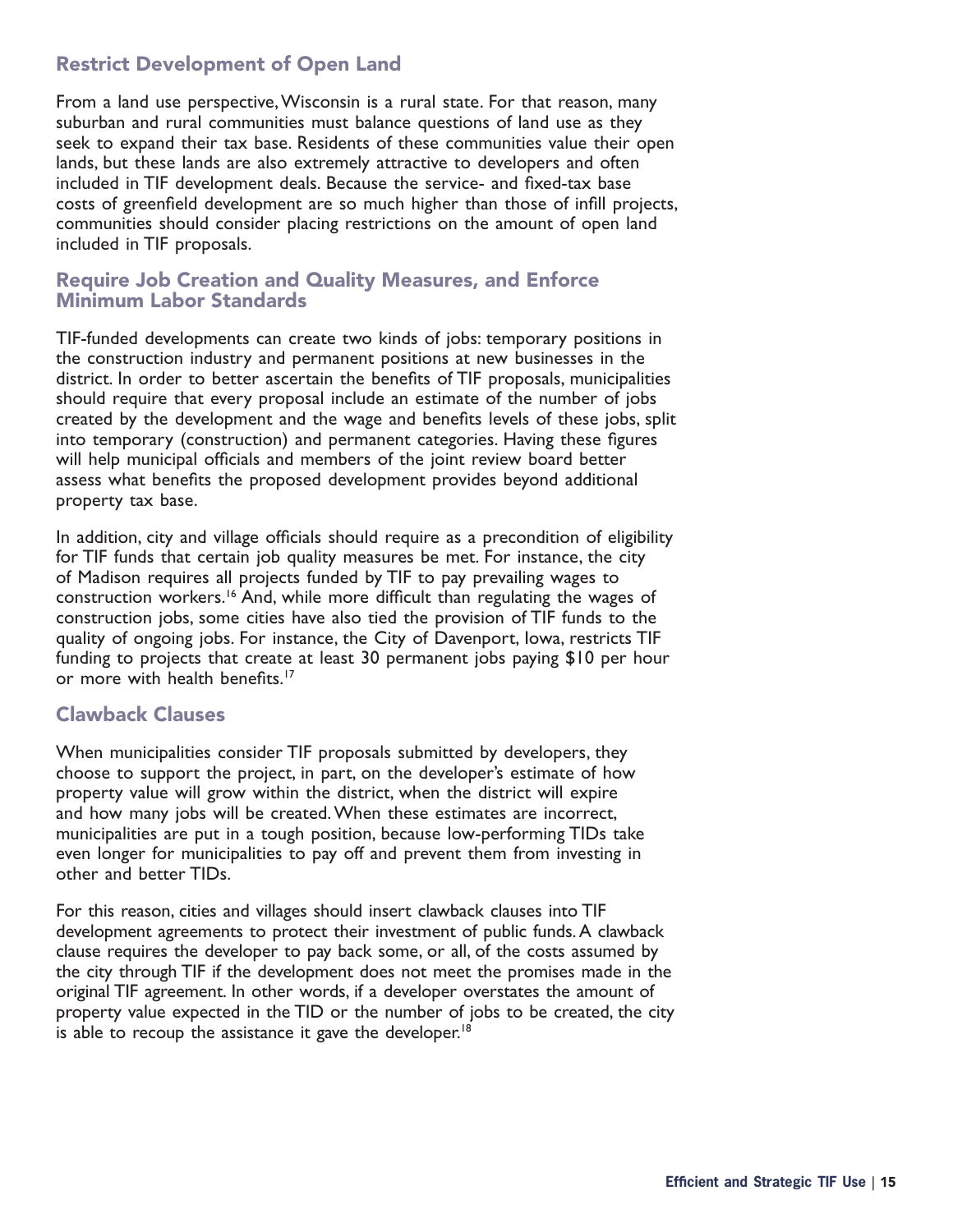#### Require Affordable Housing in Residential Development

The TIF reforms passed in Wisconsin in 2003 authorized, for the first time, the use of TIF monies for newly platted residential development—a use likely to comprise an increasing portion of the state's TIF expenditures. However, the service costs of residential development are typically higher than other forms of development, as residential developments are denser than other developments and add significant service demands on school systems.

For this reason, municipalities should be careful when using TIF for residential development. That said, the ability to use TIF money for residential development provides Wisconsin municipalities an opportunity to leverage the construction of affordable housing, a sector which is historically underserved by traditional market forces. Cities and villages can require that a certain percentage of newly platted residential development be sold or rented below market prices, at a rate tied to a percentage of the county's median income.

#### Make Developers Pay for Increased Service Costs

As noted earlier, TIF use often carries increased service costs for local governments. Because the property taxes on the TIF-funded development go towards paying off the development debts instead of funding municipalities' general services, paying for the service costs of these developments can strain local governments' budgets.

In general, as a development matures—moving through construction to full utilization—it demands more and more services from the city, county, sewage and school districts. One approach that insulates local governments from these spiraling service costs is to return an increasing share of the taxes on the value increment to local governments as the TID matures. For example, over the first five years, as construction is occurring, the full taxes on the value increment could be used to repay debts. After the first five years, an increasing share of the taxes on the value increment would return to local governments in order to cover the rise in service costs.

This approach has been used in Denver, Colorado, on a large redevelopment project at the former Stapleton airport. According to the project agreement signed by the developer and city, Denver will receive a progressively increasing share of the taxes on the value increment over the twenty-five year duration of this TIF district to fund its increased service costs (see Figure 5).<sup>19</sup>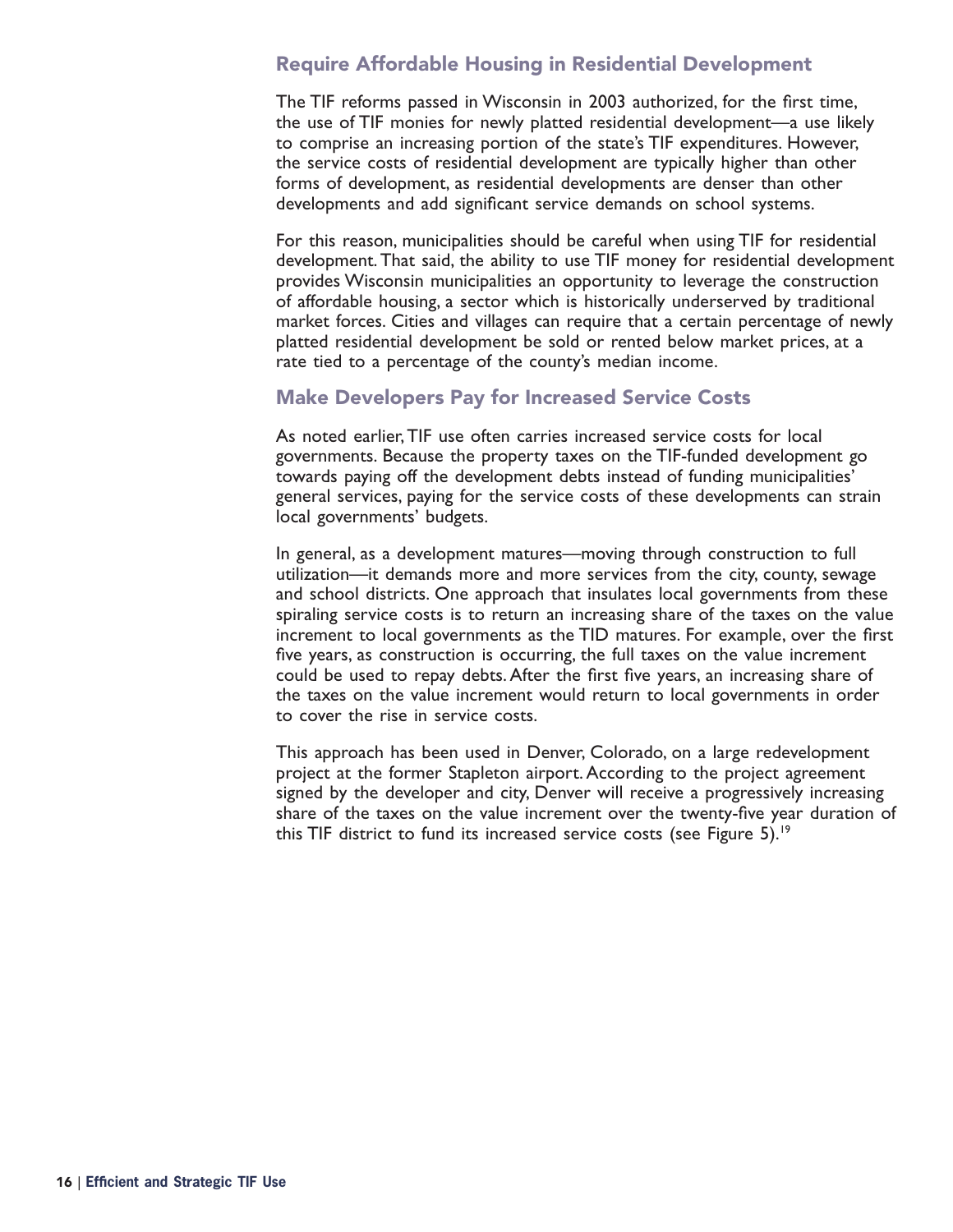#### Share of Taxes on Value Increment Received By the City of Denver from Stapleton TIF Redevelopment

| Year      | <b>Share of Taxes</b><br>on the Value Increment<br><b>Returned to Local Govenments</b> |
|-----------|----------------------------------------------------------------------------------------|
| 1999-2004 | 0%                                                                                     |
| 2005-2009 | 13                                                                                     |
| 2010-2014 | 22                                                                                     |
| 2015-2019 | 30                                                                                     |
| 2020-2024 | 47                                                                                     |

Figure 5

Source: Front Range Economic Strategy Center. "Are We Getting Our Money's Worth: Tax-Increment Financing and Urban Redevelopment in Denver.

#### Require Public Input and Reporting on Community Impact

Public hearings of a municipality's planning council and legislative body prior to TID approval allow for some public input on proposed TIF projects; however, these meetings tend to occur after many of the projects' details are decided.<sup>20</sup> Municipalities should ensure that opportunities exist for public input earlier in the planning process and that appropriate data is collected on the community impact of proposed development.

In order to gauge the public's priorities, municipalities can require that developers hold additional public hearings before time, effort and money are invested in drafting a project plan. It is more difficult and expensive to incorporate community priorities when plans are rolled out in a near-complete fashion, than if these issues were tackled from the beginning. Requiring that meetings be held early in the process helps ensure that community needs will be met and prevents approval problems later in the process.

In addition, municipalities should require community impact reports for each proposed development to ensure that the public has the appropriate information with which to weigh in on TIF debates. Community impact reports consider the effect of the proposed development on local businesses and on potential gentrification, and assess whether the new jobs created would be accessible to those local residents most affected by the development.<sup>21</sup>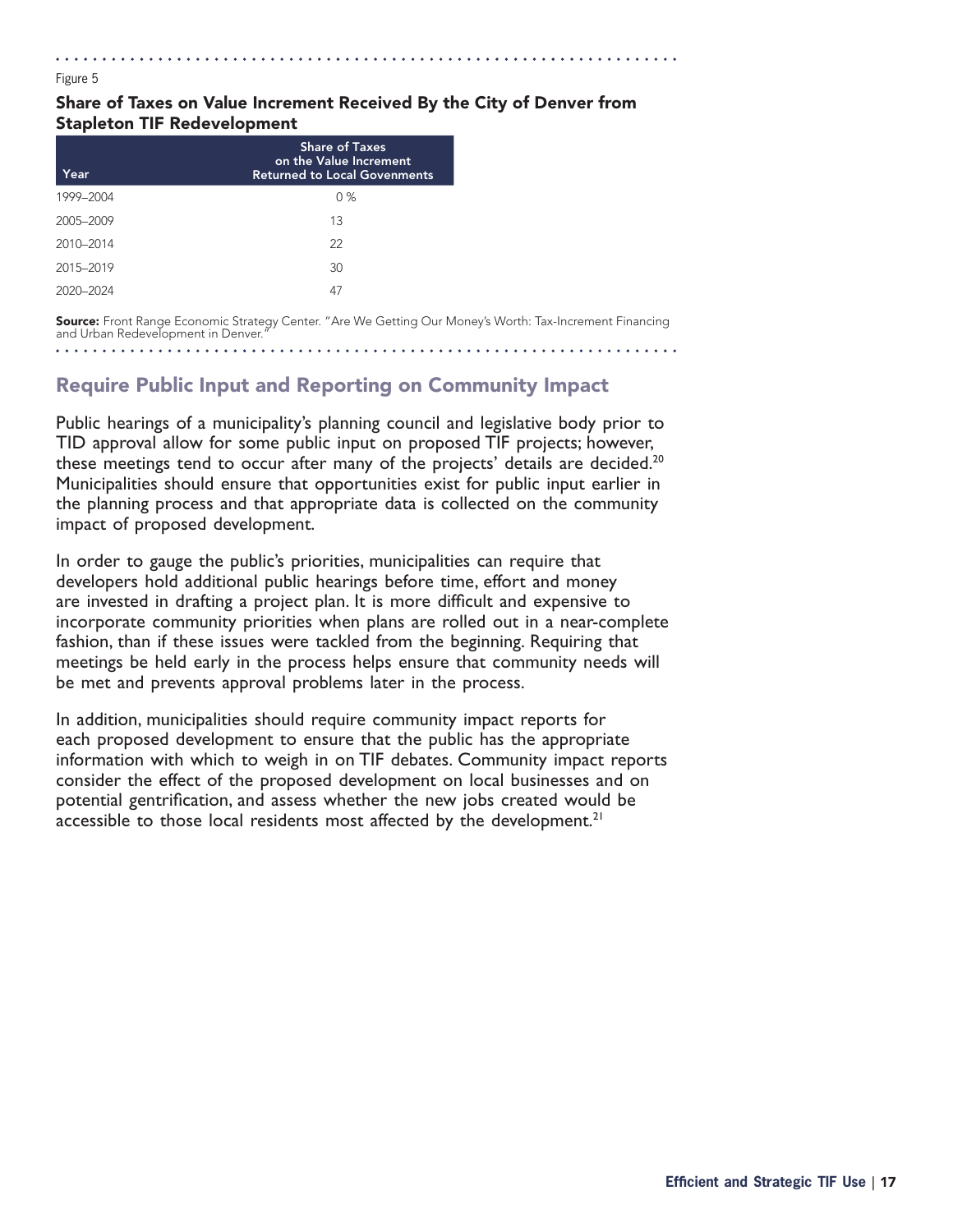#### **Incorporating Community Benefits into TIF Projects**

While a city or village TIF policy sets the ground rules for what will and will not be funded through a municipality's TIF funds, local leaders should not be afraid to request specific community benefits that exceed those required in the TIF policy. Likewise, when planning and executing their own projects, cities should consider the following examples as they experiment with ways to leverage their TIF dollars into specific community benefits beyond just increased property value.

#### Use TIF Funds for Job Training

One of the highest-benefit uses of TIF is to create living-wage job opportunities for unemployed or underemployed individuals. Helping these individuals into stable, family-supporting jobs benefits the entire region through increased consumer spending, the alleviation of poverty and fewer demands for social services. However, it is often difficult for residents most affected by the TIF district to gain access to the jobs created within the development. For this reason, some cities include a job training component in their TIF project plans.<sup>22</sup>

By providing funds for job training, cities can help workers access high-skill, high-wage jobs and also provide a strong incentive for businesses to expand or locate within the district. The manufacturing, construction and health care industries all struggle to find skilled workers, so access to trained workers can be a major draw for those industries. In 2002, the City of Chicago piloted a program called TIFWorks, which will reimburse employers or social service agencies for the cost of training new employees for jobs in TIF districts, or training that upgrades the skills of workers currently employed in TIF districts. The training must be job or skill-specific, but can include work-based basic and/or remedial training designed to improve job performance, or work-based English-as-a-Second Language (ESL) instruction.23

#### Fund Loan Programs to Small Businesses and Home Owners

In areas needing redevelopment, city officials often look for a single development to provide wide-ranging changes to the community. However, many small-scale upgrades taken throughout a community are often just as effective and help residents benefit from the redevelopment more directly.

One way to pursue a more decentralized redevelopment strategy is by providing grants or below market-rate loans to people starting a new business, to business owners who want to upgrade their facilities, or—in residential neighborhoods—to homeowners wishing to renovate their residences. Besides increasing property values, this kind of TIF expenditure produces direct community benefits which are equally as important. Small grant and loan programs promote locally-owned businesses, increase community ties between the neighborhood and commercial areas and expand economic opportunity for neighborhood residents. Further, simple façade upgrades can often spur further development in struggling commercial centers.

The city of Milwaukee, in partnership with the Wisconsin Housing and Economic Development Association (WHEDA) employed this strategy in its Lindsay Heights redevelopment. Homeowners within the TID are eligible for forgivable loans of up to \$10,000 for exterior repairs and upgrades to their buildings, such as roof replacement, window replacement, new siding or exterior paint or permanent outdoor landscaping.<sup>24</sup>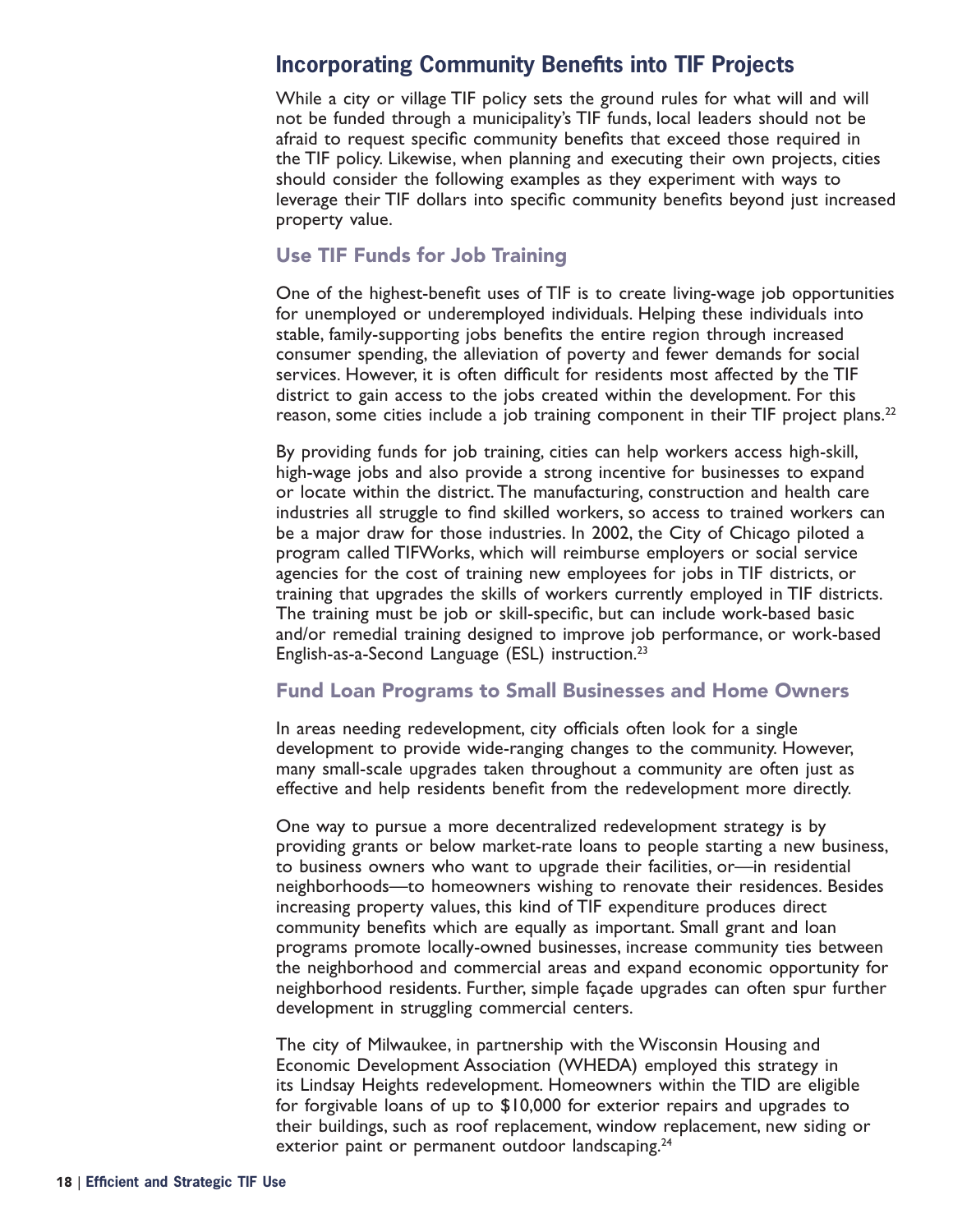#### Fund Energy-Saving Home Retrofits and Renewable Energy **Systems**

The primary goal of most redevelopment plans is to spur new investment in depressed or declining communities. While these upgrades generate incremental value for municipalities and improve the city's overall building stock, they can also result in higher property tax bills for district residents, putting limitedincome families in a financial squeeze.

One way to offset this rise in living costs is to fund energy-saving improvements such as the installation of solar water heaters, or energy efficient windows, lighting or HVAC systems, in conjunction with projects directly related to increasing the residence's property value, such as siding and roof upgrades. This system creates a more valuable and efficient building stock, while also ensuring that rising property tax bills do not force low-income families out of their newly upgraded homes. TIF funds could also be used to build renewable power infrastructure by providing low-interest loans to individuals willing to install solar photovoltaic or geothermal systems and, in rural communities, proving funds for farming cooperatives to turn animal waste into power and heat through anaerobic digesters.

#### Use TIF Funds to Build Residents' Wealth through Individual Development Accounts (IDAs)

The construction jobs created in TIF-funded projects are high-quality, livingwage jobs. Unfortunately, many residents in TIF districts who need these jobs are unable to access them because they require participation in union apprenticeship programs that begin with weeks of unpaid training. Fortunately, the structure of TIF financing deals offers a possible solution to this problem.

Individual development accounts (IDAs) are dedicated savings accounts that match an individual's contributions to help them save for a wealth-building purchase, such as an educational program. Most commonly offered through community groups, IDAs typically provide accompanying budgeting and financial literacy education.

IDAs can be incorporated into TIF districts by providing matching funds for district residents who wish to save for wage replacement during construction apprenticeship programs. Because TIF districts are often created a number of years before construction begins, municipalities could use bond revenue to finance IDAs for community residents entering construction apprenticeship programs connected with the TIF-funded development. As the municipality, developer and affected businesses iron out the details of the project, community residents would already be saving money to enter apprenticeship programs that would begin at the same time as construction in the district.

Another possible use of IDAs within TIF districts is as a substitute for the homeowner loan/grant programs described above. By providing matching dollars for each dollar saved, TIF-funded IDAs could help to encourage district residents to invest in their own communities through the purchase of a new home or small business, or exterior upgrades to an existing home.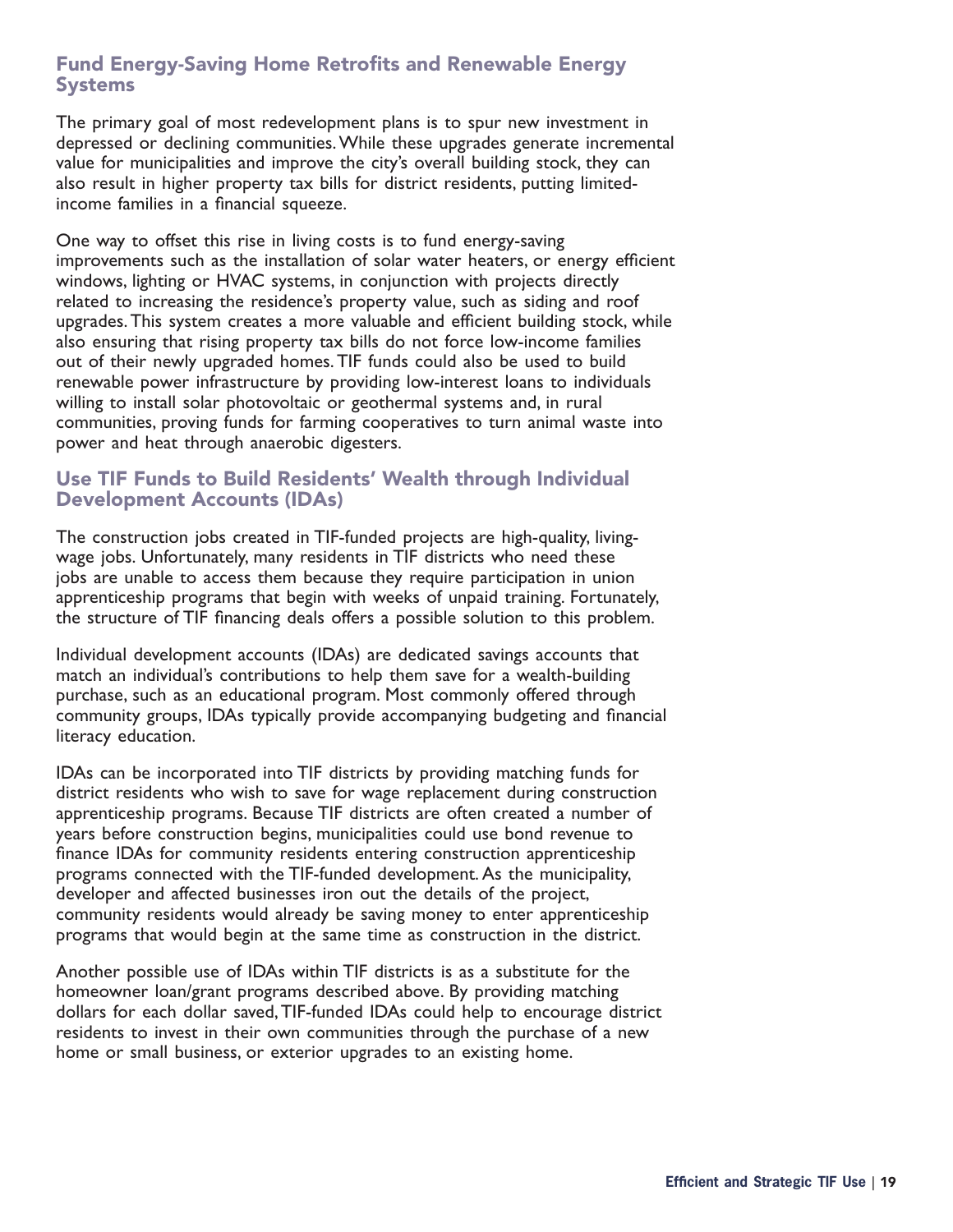### **Conclusion**

**T**IF use in Wisconsin has changed dramatically over the program's thirty-one year history. What began as a program to assist urban redevelopment projects is now a financing tool for all kinds of development throughout the state, used most prevalently in Wisconsin's less populous counties. And, with recent reforms authorizing the use of TIF funds for residential development, the program is likely to expand even further in both size and scope in the coming years.

With the increased flexibility and popularity of TIF, it is crucial that local governments in Wisconsin take a more active role in overseeing TIF and encouraging its use for high-benefit developments. Joint review boards can no longer be rubber-stamp agencies; rather, they must thoughtfully administer the 'but for' test and carefully weigh all of a proposed TID's costs and benefits. Wisconsin's cities and villages should proactively improve the quality of TIF proposals they receive by implementing individual TIF policies that set guidelines for would-be applicants and encourage high-benefit development proposals. And citizens and community groups should take a more active role in the TIF process, participating in public hearings, providing input on municipality-specific TIF policies and advocating for the inclusion of specific community benefits into TIF project plans.

These strategies will help Wisconsin communities leverage the greatest amount of benefit per TIF dollar spent, building a high-road Wisconsin economy that preserves open land, keeps downtown districts vibrant, adds high-quality jobs, increases public input in city and regional development plans and grows the state's tax base.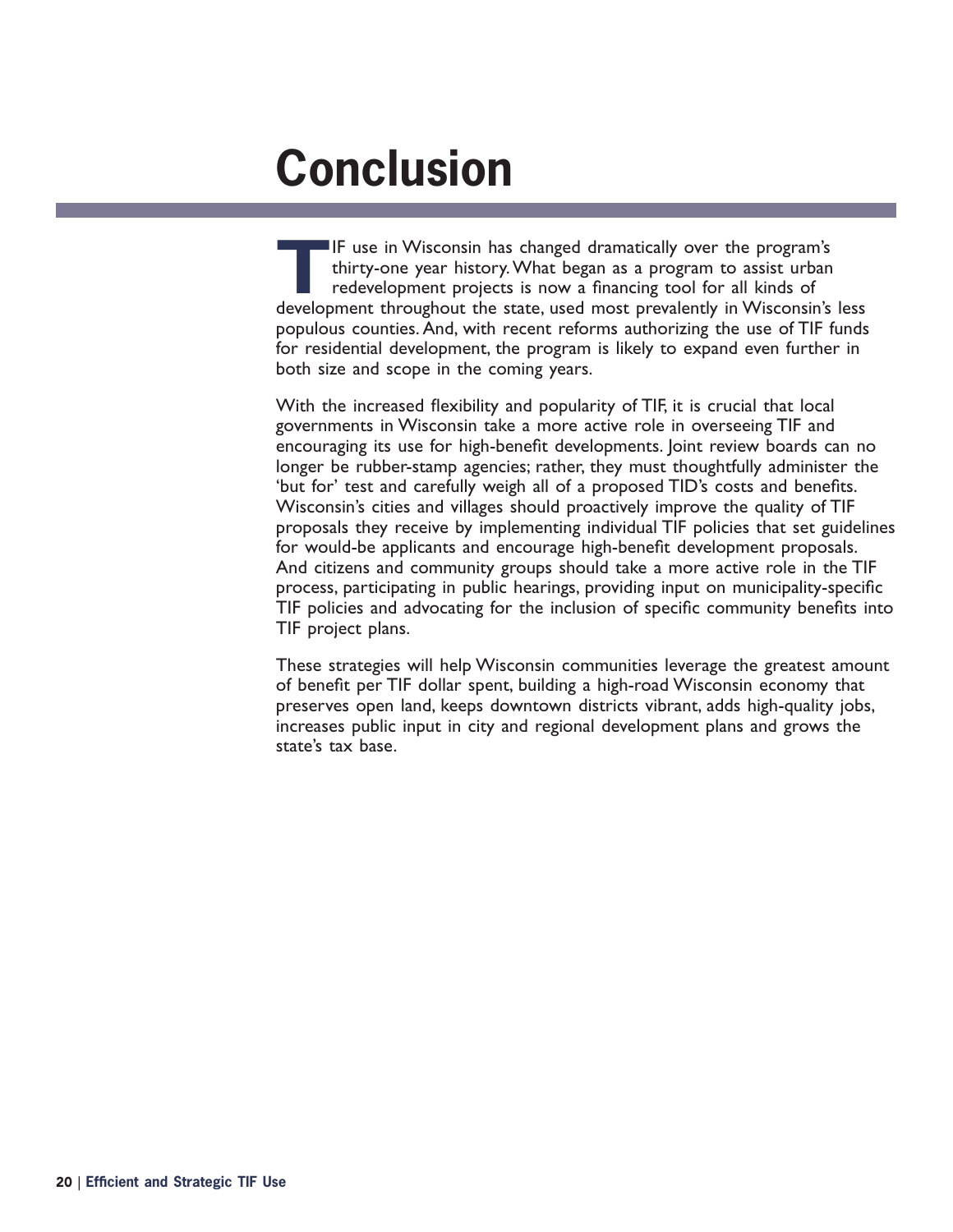### **Endnotes**

- 1. The 2005–2006 Wisconsin Department of Commerce budget was \$203,497,700, according to the Wisconsin Department of Administration. Source: 2005 Wisconsin Act 25, s. 20.143. Accessed online 06/22/2006, at: [www.legis.state.wi.us/2005/data/acts/05Act25.pdf](http://www.legis.state.wi.us/2005/data/acts/05Act25.pdf).
- 2. Wisconsin Department of Revenue. 2005.
- 3. The changes in 2003 Wisconsin Act 126 went into effect in October 2004. A full summary of recent changes to Wisconsin TIF law can be found here: [www.dor.state.wi.us/pubs/slf/tif/](http://www.dor.state.wi.us/pubs/slf/tif/cvmanual.html) [cvmanual.html.](http://www.dor.state.wi.us/pubs/slf/tif/cvmanual.html)
- 4. Prior to the 2003 reforms, retail development was commonly funded in industrial TIF districts; however, the use of TIF funds for newly platted residential development was explicitly prohibited.
- 5. Wisconsin law also allows for the use of TIF funds for environmental remediation (ER) projects. ER TIF districts are governed by a separate set of restrictions under state law than the four classifications considered here, and consequently, ER TIF districts are not discussed in this paper.
- 6. Wisconsin Legislative Audit Bureau (LAB), Review of Tax Incremental Financing (Madison: LAB, 1981), 17.
- 7. Amt, William, "Tax Increment Financing Boosts Local Tax Bases," *Economic Development Digest* 11, no. 10, September 2000. National Association of Development Organizations. Accessed online 12/13/05 at: [www.nado.org/pubs/sept6.html.](http://www.nado.org/pubs/sept6.html)
- 8. These are not the only limitations on TIF use. However, these criteria accurately represent the guidance set forth by state law for when TIF use is appropriate. These criteria are highlighted here to provide a framework for a discussion later in this paper that explores how best to determine whether or not using TIF is appropriate. The Wisconsin Department of Revenue has produced an excellent set of materials which outline all restrictions on TIF use in the state, available online here: [www.dor.state.wi.us/slf/tif.html.](http://www.dor.state.wi.us/slf/tif.html)
- 9. In practice, however, classifications 1 & 2 are quite similar. According to Wisconsin State statute 66.1337, areas in need of rehabilitation or conservation work are defined as those needing work "for the prevention of the development or spread of slums or blighted, deteriorated or deteriorating areas."
- 10. For more information on how state TIF statutes favor greenfield development, see: Mayrl, Matthew, "Epic Move Highlights Reform Need," *The Wisconsin State Journal*, 03/25/2005.
- 11. For more information on the costs of sprawl, see: Coyne, William, "The Fiscal Cost of Sprawl: How Sprawl Contributes to Local Governments' Budget Woes," *Environment Colorado Research and Policy Center*, December 2003. Accessed online 08/29/06, at [www.](http://www.environmentcolorado.org/reports/fiscalcostofsprawl12_03.pdf) [environmentcolorado.org/reports/fiscalcostofsprawl12\\_03.pdf.](http://www.environmentcolorado.org/reports/fiscalcostofsprawl12_03.pdf) For more information about the costs of low wage jobs, see: Zabin, Carol et al., "The Hidden Public Costs of Low-Wage Jobs in California," *UC Berkeley Labor Center*, May 2004. Accessed online 08/29/06, at: [laborcenter.berkeley.edu/publiccosts/index.shtml.](http://laborcenter.berkeley.edu/publiccosts/index.shtml)
- 12. Dye, Richard and David Merriman, "Tax Increment Financing: A Tool for Local Economic Development," *Land Lines*, January 2006. The Lincoln Institute of Land Policy.
- 13. See "When Work Doesn't Pay: The Hidden Cost of Low Wage Jobs in Wisconsin," Center on Wisconsin Strategy, 2006 at [www.cows.org/about\\_publications.asp;](http://www.cows.org/about_publications.asp) Forster, Stacy, "Big Companies Fill BadgerCare Rolls," *Milwaukee Journal Sentinel*, May 24, 2005. Accessed online 08/20/2006, at: [www.jsonline.com/story/index.aspx?id=328286.](http://www.jsonline.com/story/index.aspx?id=328286)